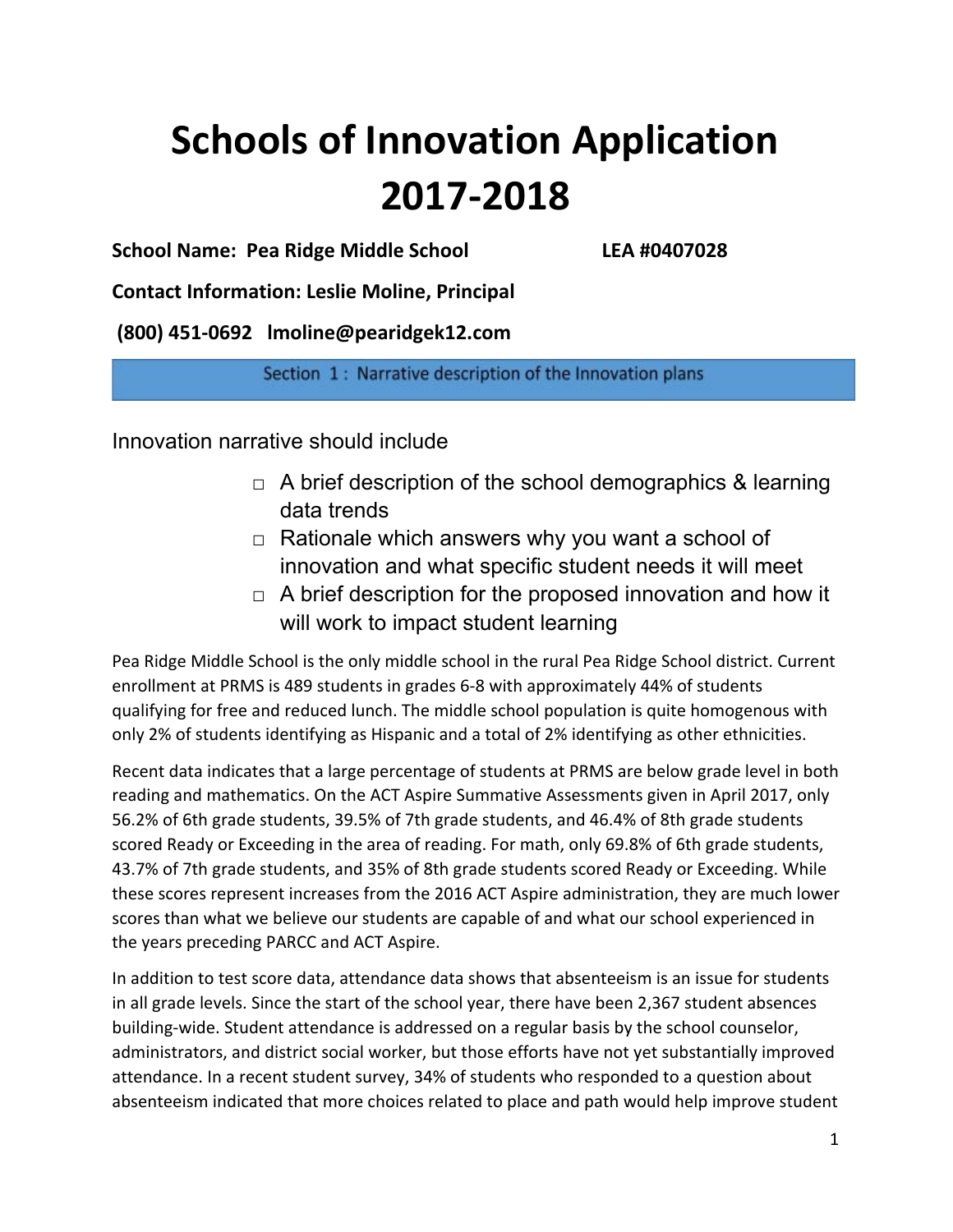attendance. To meet our students' diverse needs and create a learning environment tailored to meet all students where they are, we have to revisit the way we provide teaching and learning opportunities in our building.

Through the School of Innovation process, we hope to improve student attendance and academic achievement through personalized learning opportunities and the development of student agency. In a recent meeting with students about next year's schedule, students exhibited a great deal of excitement when told there would be opportunities to have student-created personalized learning time sessions next year. In the same survey referred to above, 58% of students responded that they learned more when they had choice in how to complete an assignment, and 78% responded they learned more when they were able to work at their own pace. Because we have been operating within a flexible schedule for the past three years, we are able to increase the amount of time provided for personalized learning opportunities for each student within the school day for the 2018-2019 school year. We will also implement personalized learning plans for students to allow them ownership of their learning and help them manage their personalized learning time effectively.

The ambiguity and bias of the traditional grading system no longer meets the needs of educators and students. For the first semester of the 2016-17 school year, there were only seventeen students building-wide who received a grade of D or F in English or math on their report card. For the first semester of the 2017-18 school year, only 36 students building-wide received a grade of D or F on their report card in English or math. This illustrates a major disconnect between student performance in the traditional grading system and student performance on standards-based tests. When students don't fully understand the learning goals and aren't involved in developing those goals, they are not fully invested in the learning process. For students and teachers to collaboratively create meaningful learning goals, the standards must be defined along with the components that represent mastery. For these reasons, we are moving towards a standards-based grading model at Pea Ridge Middle School. This will allow students to monitor their own mastery levels and teachers to communicate more effectively with students and parents about student progress. Students and teachers will then be able to identify where breakdowns in understanding exist so appropriate interventions can be sought by a student or delivered by a teacher.

To personalize learning for students, we must provide rich, diverse learning experiences that align with future college and career pathways while nurturing the whole child. Because we are a small school within a small district, we must be innovative in how we bring these learning opportunities to our students. Just as our students have their own gifts and talents, so do our teachers. Our staff is passionate about meeting the needs of students and have embraced the idea of personalizing learning. We understand that the needs of the 21st century learner cannot be met with a 19th century educational model. The School of Innovation process will help support the ongoing efforts of our teachers and students to provide an "Uncommon Education for All."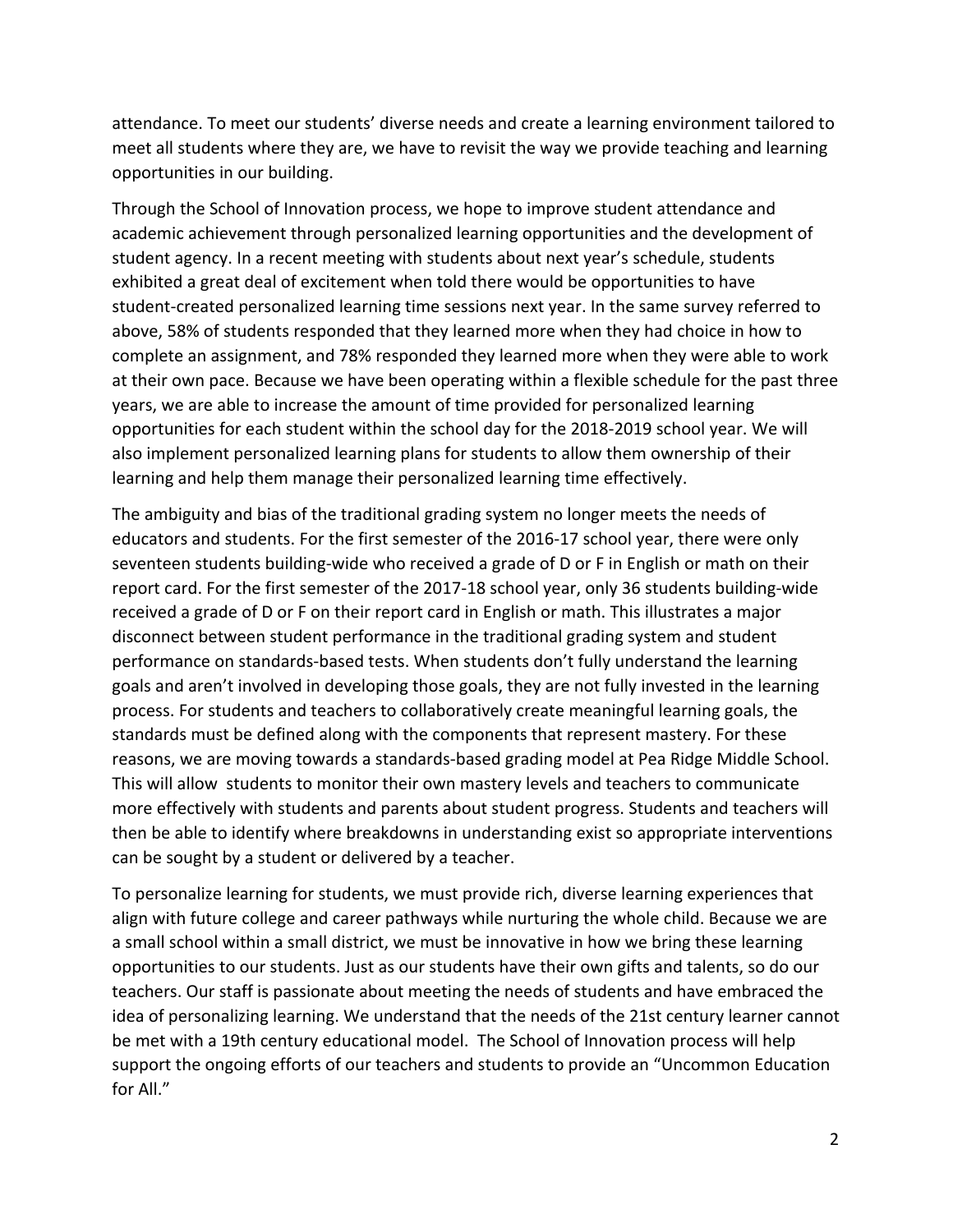# **Section 2: General Questions**

# **General Questions**

**Special Conditions (Check all that apply) (NOTE: This language may change under ESSA)**

- □ Facilities Distress
- □ Rewards School for Growth
- □ Rewards School for Performance

Link to your School Improvement Plan:

School Rating

- $\sqcap$  A
- □ B
- x C
- □ D
- $\neg$  F

Is this a new LEA?

- □ Yes
- x No

If Yes, Please Explain

Supports and service organizations assisting your school.

 $\overline{\phantom{a}}$  , and the contribution of the contribution of the contribution of the contribution of the contribution of the contribution of the contribution of the contribution of the contribution of the contribution of the

x Arkansas Department of Education (ADE)

- \_\_\_\_\_ Arkansas Public Resource Center (APSRC)
- \_\_\_\_\_ Education Renewal Zone (ERZ)
- Other -Please list below: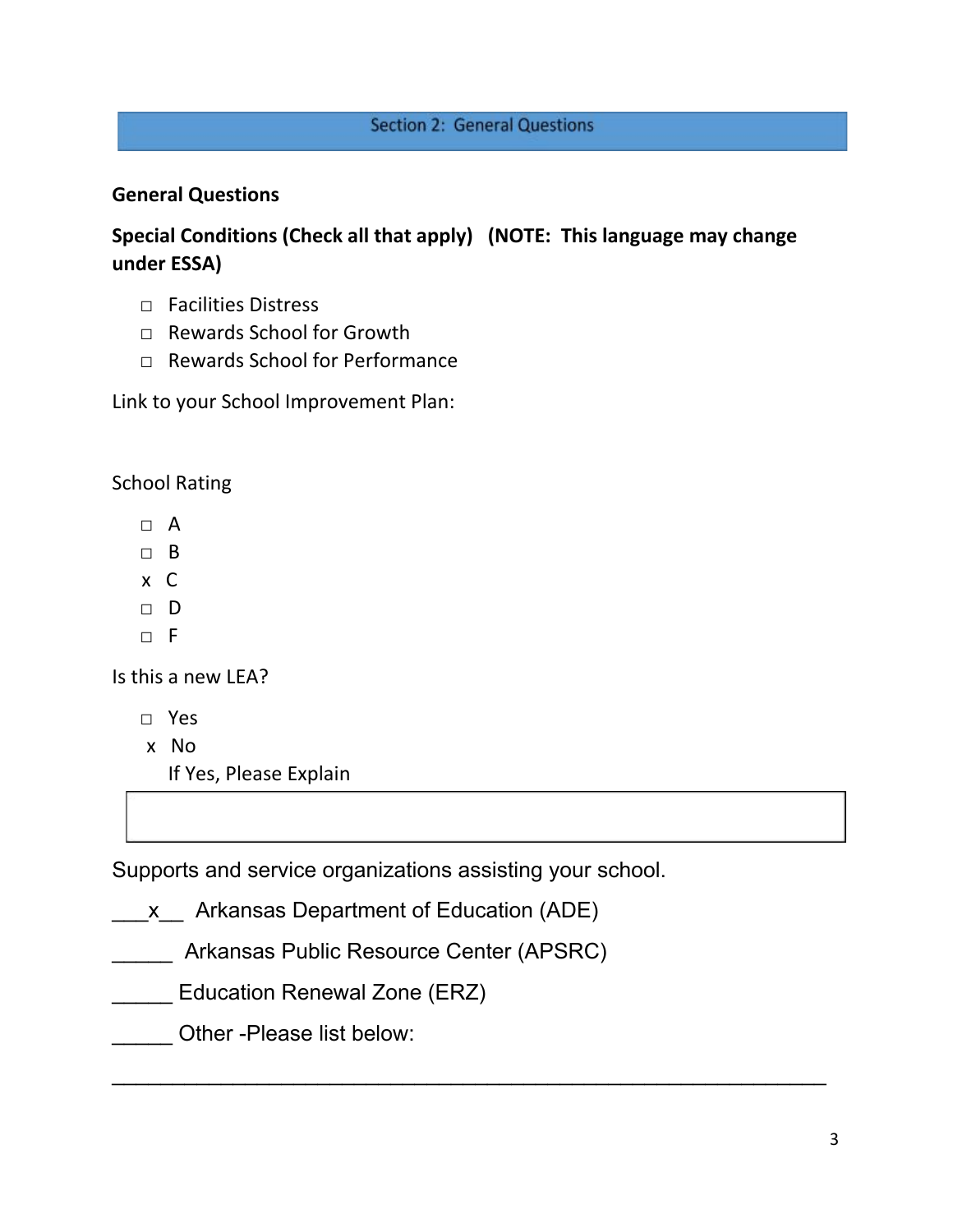**Exploring and Learning Phase 1**: The work in this section is suggested before completing the School of Innovation Plan and Goals in the application.

| <b>Exploring and Learning Phase 1 Work</b> |                                                                                         |  |  |  |
|--------------------------------------------|-----------------------------------------------------------------------------------------|--|--|--|
| Sept. 2017-Jan 2018                        |                                                                                         |  |  |  |
| September 26-27                            | • Fall Innovation Summit in September                                                   |  |  |  |
| September 27, 2017 4:00-5::00              | Information session for prospective SOI<br>$\bullet$<br>schools on second day of summit |  |  |  |
| October 3, 2017                            | Deadline to Submit Intent to Apply                                                      |  |  |  |
| October 11, 2017                           | <b>Attend SOI Application Meeting</b>                                                   |  |  |  |
|                                            |                                                                                         |  |  |  |

# **Exploring and Learning Phase 1 Capacity Building up to Submission of Application on February 5, 2018**

What activities have engaged staff and other stakeholders in order to build capacity for innovation?

Complete the following chart that **details** the professional development plan.

## **Professional Development Plan Part 1— Exploring and Learning Phase 1 learning up to submission of application**

| Date        | <b>Describe Activity</b>    | Number of participants | Roles in School  |
|-------------|-----------------------------|------------------------|------------------|
| March 9,    | <b>Created Personalized</b> | 9                      | 2 administrators |
| 2017        | Learning Committee          |                        | 7 teachers       |
|             | at PRMS. Began book         |                        |                  |
|             | study of Make               |                        |                  |
|             | Learning Personal           |                        |                  |
|             | and Mindset.                |                        |                  |
| June 12-13, | <b>Attended AASCD</b>       | $\overline{2}$         | 2 administrators |
| 2017        | Conference in Hot           |                        |                  |
|             | Springs AR                  |                        |                  |
| Sept 26-27, | Innovation for              | 7                      | 2 administrators |
| 2017        | <b>Education Summit</b>     |                        | 5 teachers       |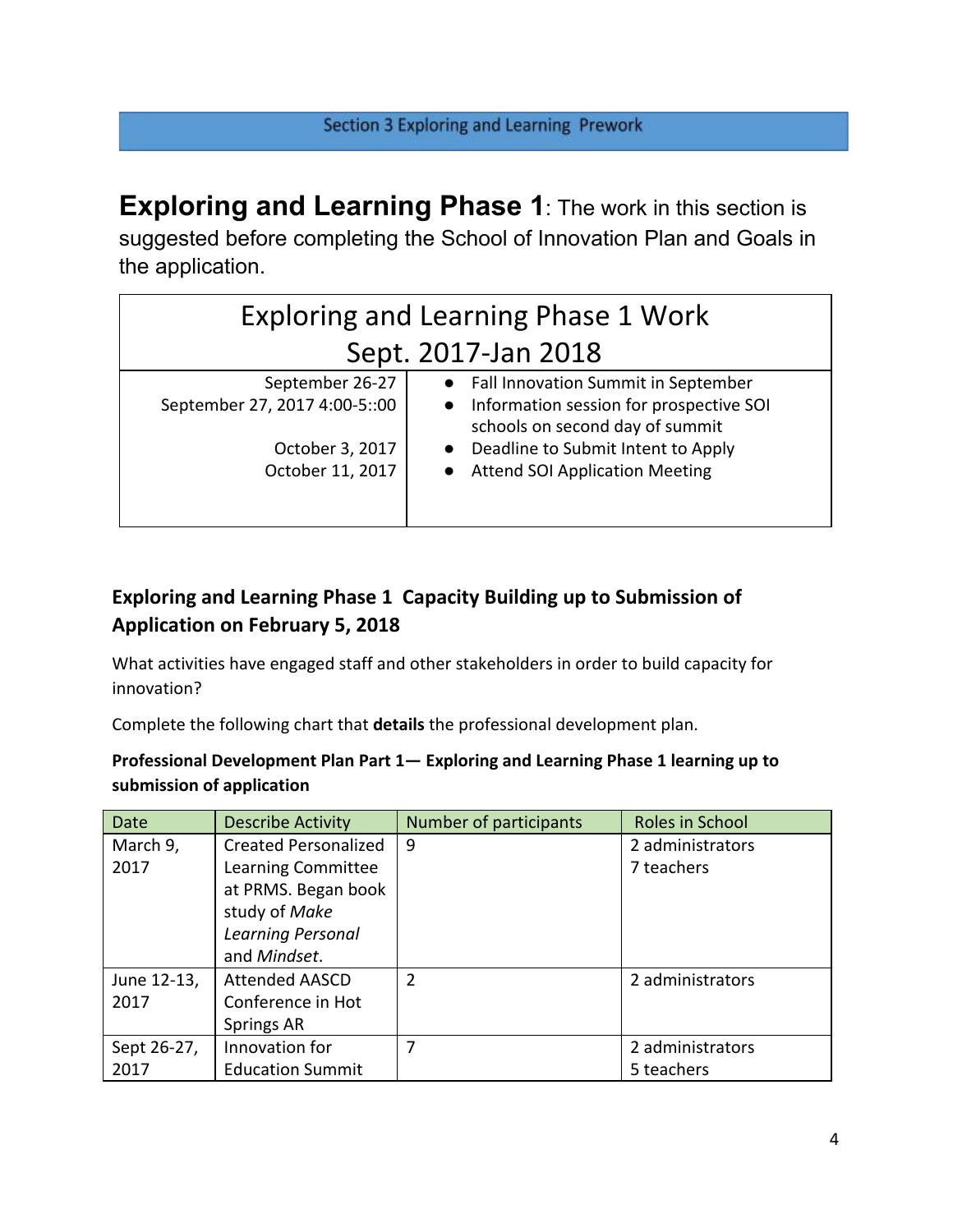| October 11, | School of Innovation       | 4                | 1 administrator          |
|-------------|----------------------------|------------------|--------------------------|
| 2017        | Application meeting        |                  | 3 teachers               |
| November    | School of Innovation       | 4                | 2 administrators         |
| 16, 2017    | <b>Application Meeting</b> |                  | 1 teacher                |
| January 16, | Zoom Meeting with          | $\mathbf{1}$     | 1 administrator          |
| 2018        | Solution Tree about        |                  |                          |
|             | standards-based            |                  |                          |
|             | grading PD for staff       |                  |                          |
| January     | District leadership        | 16 (4 from PRMS) | 7 administrators         |
| 24-26, 2018 | team visit to              |                  | 9 teachers               |
|             | <b>Broward County</b>      |                  | (2 administrators and 2) |
|             | Schools in Florida to      |                  | teachers from PRMS)      |
|             | investigate their          |                  |                          |
|             | personalized learning      |                  |                          |
|             | initiatives                |                  |                          |

# Section 4 : Vision and Mission

The school's **Vision and Mission** will align to the innovative work. Please indicate if your vision and mission are:

x new x revisited reworded completely revised

If you completed any of the steps above, briefly explain your process and the stakeholders involved

In July of 2017, the district administrative team met to determine a new mission statement for the district. After many hours, *Uncommon Education for All* was unanimously adopted as our new mission statement. This was chosen as it is memorable and best represents what we are trying to do for our students in Pea Ridge. After further discussion with teachers and other stakeholders, it was determined that this mission was suited for all schools as we are all committed to creating learning environments that are best suited to meet the individual needs of our students, and the approaches we are all taking could be considered "uncommon". Our school's vision statement, however, remains unchanged at this time. We will be revisiting the vision statement at a later time.

# The school's **Vision** statement

We believe that the most effective way to achieve the mission of our school is to work as a unified, collaborative team through our PLC meetings. This will allow us to promote students as leaders, communicate high expectations, engage students in real-world experiences that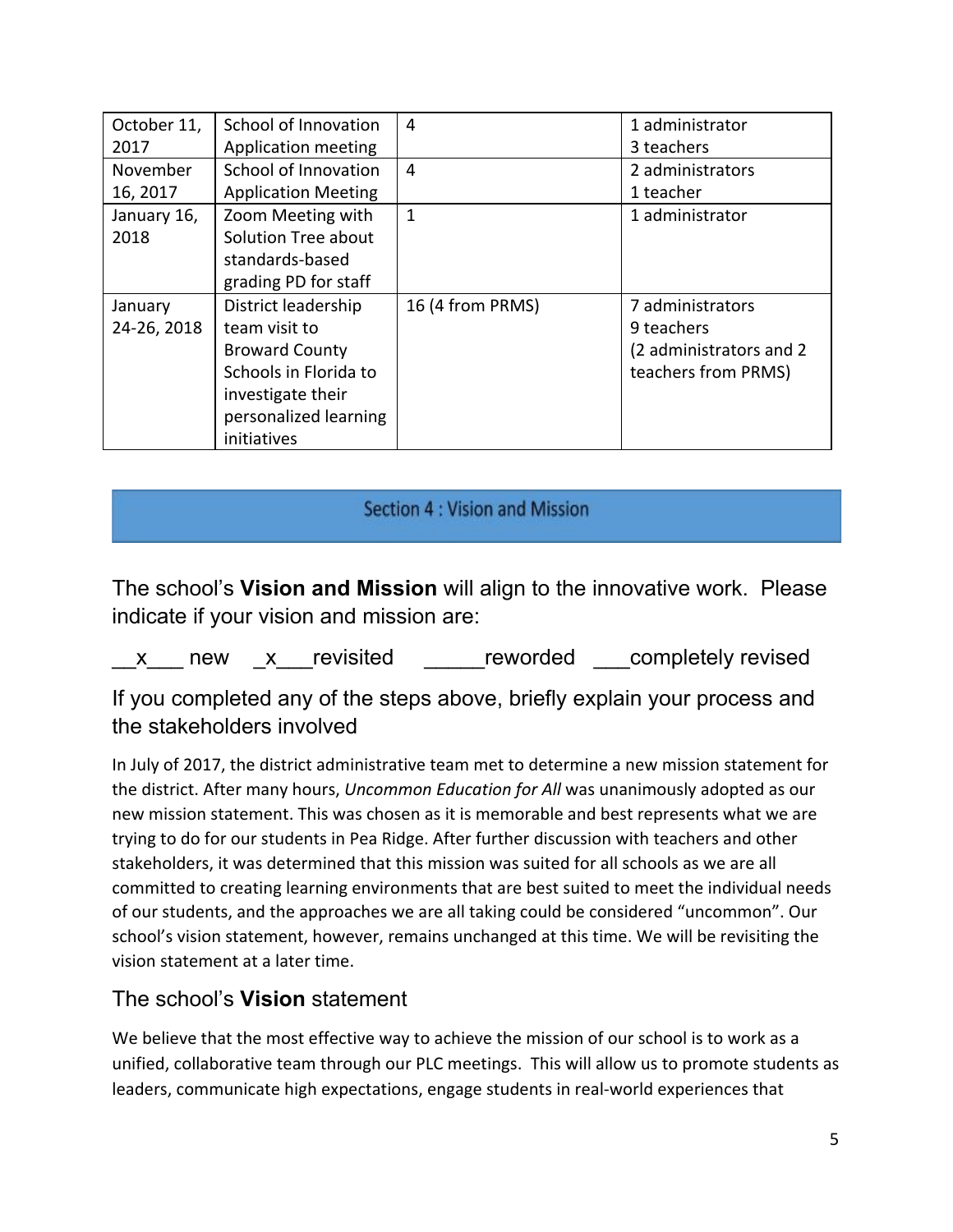require critical thinking, welcome change through new strategies and technology, celebrate students' successes, and prioritize essential learning.

# The school's **Mission** statement

Uncommon Education for All

Section 5: Goals and Anticipated Outcomes

Identify the school of innovation goals and performance targets.

# **These may include, but are not limited to, the following goals outlined**

**in [AR Code § 6-15-2803 \(2016\)](http://law.justia.com/codes/arkansas/2016/title-6/subtitle-2/chapter-15/subchapter-28/section-6-15-2803)**

## **(Example of Goal Writing Worksheet at end of Application Form)**

#### **Note: Limit the response to no more than five (5) goals.**

| Goal 1 | Increase student academic achievement in all areas by providing personalized<br>learning time and mentoring sessions that meet individual student needs and<br>allow students to track growth. |
|--------|------------------------------------------------------------------------------------------------------------------------------------------------------------------------------------------------|
| Goal 2 | Improve student attendance by providing students with options for<br>self-directed learning through the core curriculum and elective choices.                                                  |
| Goal 3 | Increase student agency by allowing students to have ownership of their<br>learning goals and curriculum to the greatest extent possible.                                                      |

#### Section 6: Goal Timeline

Please connect the SOI goals to the innovation, rationale, and timeline for implementation. Note: limit the response to no more than five (5) goals.

| Goal               | <b>Innovation</b>    | <b>Rationale</b>     | <b>Timeline</b>      |
|--------------------|----------------------|----------------------|----------------------|
| Goal 1:            | Personalized         | With more than 50%   | Increased PLT from   |
| Increase student   | Learning Time (PLT)  | of students scoring  | 60 minutes per week  |
| achievement in all | within the school    | below proficiency on | to a minimum of 150  |
| areas.             | day.                 | summative tests as   | minutes per week     |
|                    |                      | well as on classroom | beginning fall 2018. |
|                    | One-to-one           | interim testing in   | Will continue to     |
|                    | mentoring within the | multiple areas, the  |                      |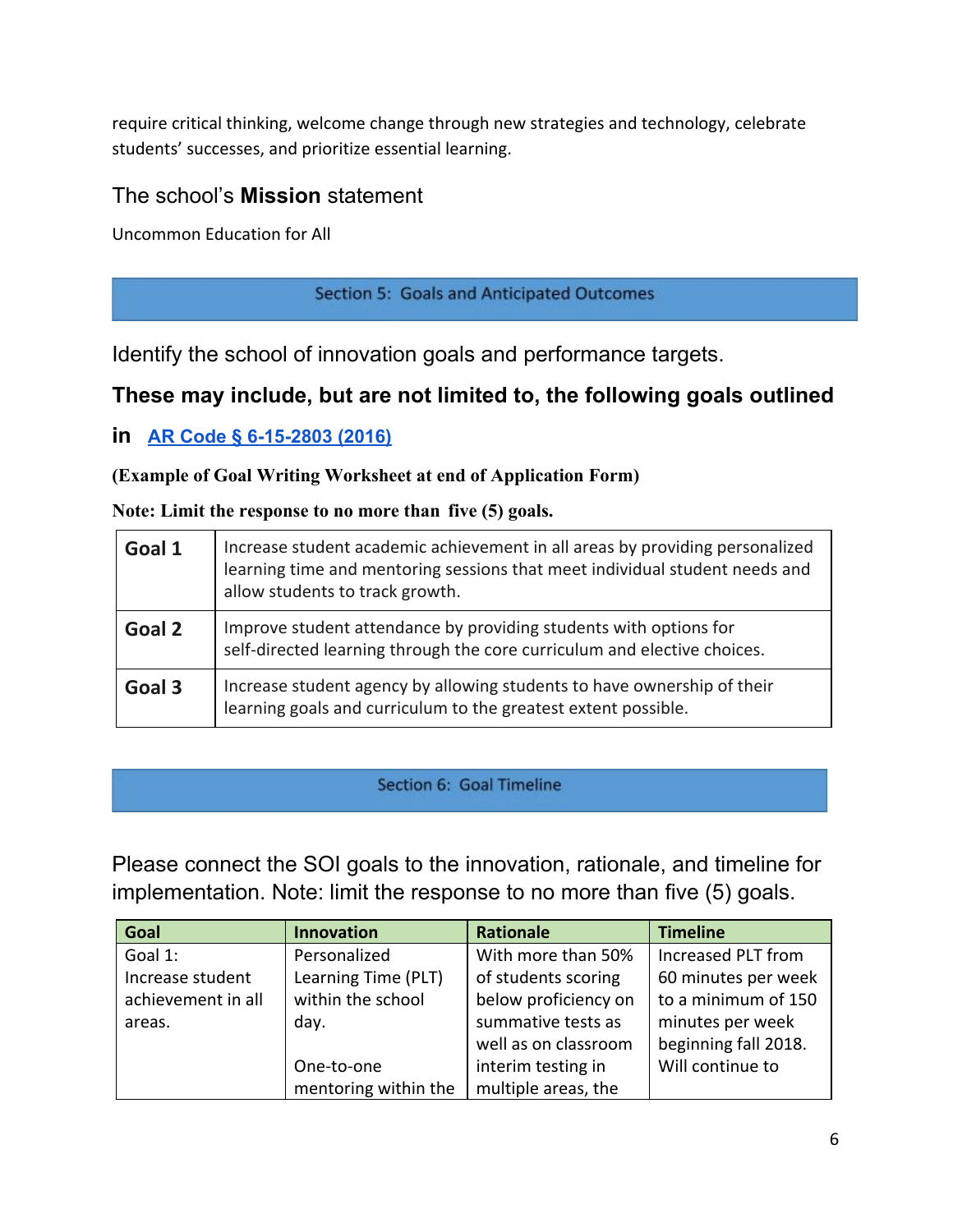| increase PLT in 2019<br>school day. Mentors<br>need to address<br>individual academic<br>and 2020.<br>will loop with<br>students all three<br>deficiencies is clear.<br>years at the middle<br>With increased PLT,<br>A dedicated time for<br>school.<br>teachers will be able<br>mentoring will also<br>to pull students<br>be factored into the<br>school day for the<br>strategically<br>throughout the week<br>2018-19 school year.<br>We will work with<br>to work on areas of<br>need. Students who<br>the school counselor<br>in the spring of 2018<br>are proficient or<br>advanced will also<br>to identify<br>have the opportunity<br>appropriate<br>to expand their<br>resources and<br>learning through<br>professional<br>enrichment activities<br>development for<br>and seminars that<br>supporting teachers<br>as mentors. The<br>can be held during<br>PLT sessions.<br>leadership team will<br>begin working with<br>teachers on an<br>Developing teachers<br>individual basis<br>as mentors using<br>social emotional<br>throughout the<br>2018-19 school year<br>learning guidelines<br>will allow students to<br>to identify specific |
|------------------------------------------------------------------------------------------------------------------------------------------------------------------------------------------------------------------------------------------------------------------------------------------------------------------------------------------------------------------------------------------------------------------------------------------------------------------------------------------------------------------------------------------------------------------------------------------------------------------------------------------------------------------------------------------------------------------------------------------------------------------------------------------------------------------------------------------------------------------------------------------------------------------------------------------------------------------------------------------------------------------------------------------------------------------------------------------------------------------------------------------------------------|
|                                                                                                                                                                                                                                                                                                                                                                                                                                                                                                                                                                                                                                                                                                                                                                                                                                                                                                                                                                                                                                                                                                                                                            |
|                                                                                                                                                                                                                                                                                                                                                                                                                                                                                                                                                                                                                                                                                                                                                                                                                                                                                                                                                                                                                                                                                                                                                            |
|                                                                                                                                                                                                                                                                                                                                                                                                                                                                                                                                                                                                                                                                                                                                                                                                                                                                                                                                                                                                                                                                                                                                                            |
|                                                                                                                                                                                                                                                                                                                                                                                                                                                                                                                                                                                                                                                                                                                                                                                                                                                                                                                                                                                                                                                                                                                                                            |
|                                                                                                                                                                                                                                                                                                                                                                                                                                                                                                                                                                                                                                                                                                                                                                                                                                                                                                                                                                                                                                                                                                                                                            |
|                                                                                                                                                                                                                                                                                                                                                                                                                                                                                                                                                                                                                                                                                                                                                                                                                                                                                                                                                                                                                                                                                                                                                            |
|                                                                                                                                                                                                                                                                                                                                                                                                                                                                                                                                                                                                                                                                                                                                                                                                                                                                                                                                                                                                                                                                                                                                                            |
|                                                                                                                                                                                                                                                                                                                                                                                                                                                                                                                                                                                                                                                                                                                                                                                                                                                                                                                                                                                                                                                                                                                                                            |
|                                                                                                                                                                                                                                                                                                                                                                                                                                                                                                                                                                                                                                                                                                                                                                                                                                                                                                                                                                                                                                                                                                                                                            |
|                                                                                                                                                                                                                                                                                                                                                                                                                                                                                                                                                                                                                                                                                                                                                                                                                                                                                                                                                                                                                                                                                                                                                            |
|                                                                                                                                                                                                                                                                                                                                                                                                                                                                                                                                                                                                                                                                                                                                                                                                                                                                                                                                                                                                                                                                                                                                                            |
|                                                                                                                                                                                                                                                                                                                                                                                                                                                                                                                                                                                                                                                                                                                                                                                                                                                                                                                                                                                                                                                                                                                                                            |
|                                                                                                                                                                                                                                                                                                                                                                                                                                                                                                                                                                                                                                                                                                                                                                                                                                                                                                                                                                                                                                                                                                                                                            |
|                                                                                                                                                                                                                                                                                                                                                                                                                                                                                                                                                                                                                                                                                                                                                                                                                                                                                                                                                                                                                                                                                                                                                            |
|                                                                                                                                                                                                                                                                                                                                                                                                                                                                                                                                                                                                                                                                                                                                                                                                                                                                                                                                                                                                                                                                                                                                                            |
|                                                                                                                                                                                                                                                                                                                                                                                                                                                                                                                                                                                                                                                                                                                                                                                                                                                                                                                                                                                                                                                                                                                                                            |
|                                                                                                                                                                                                                                                                                                                                                                                                                                                                                                                                                                                                                                                                                                                                                                                                                                                                                                                                                                                                                                                                                                                                                            |
|                                                                                                                                                                                                                                                                                                                                                                                                                                                                                                                                                                                                                                                                                                                                                                                                                                                                                                                                                                                                                                                                                                                                                            |
|                                                                                                                                                                                                                                                                                                                                                                                                                                                                                                                                                                                                                                                                                                                                                                                                                                                                                                                                                                                                                                                                                                                                                            |
|                                                                                                                                                                                                                                                                                                                                                                                                                                                                                                                                                                                                                                                                                                                                                                                                                                                                                                                                                                                                                                                                                                                                                            |
|                                                                                                                                                                                                                                                                                                                                                                                                                                                                                                                                                                                                                                                                                                                                                                                                                                                                                                                                                                                                                                                                                                                                                            |
|                                                                                                                                                                                                                                                                                                                                                                                                                                                                                                                                                                                                                                                                                                                                                                                                                                                                                                                                                                                                                                                                                                                                                            |
|                                                                                                                                                                                                                                                                                                                                                                                                                                                                                                                                                                                                                                                                                                                                                                                                                                                                                                                                                                                                                                                                                                                                                            |
|                                                                                                                                                                                                                                                                                                                                                                                                                                                                                                                                                                                                                                                                                                                                                                                                                                                                                                                                                                                                                                                                                                                                                            |
|                                                                                                                                                                                                                                                                                                                                                                                                                                                                                                                                                                                                                                                                                                                                                                                                                                                                                                                                                                                                                                                                                                                                                            |
| strengths and needs.<br>create a strong bond                                                                                                                                                                                                                                                                                                                                                                                                                                                                                                                                                                                                                                                                                                                                                                                                                                                                                                                                                                                                                                                                                                               |
| with an adult in the<br>Teachers will loop                                                                                                                                                                                                                                                                                                                                                                                                                                                                                                                                                                                                                                                                                                                                                                                                                                                                                                                                                                                                                                                                                                                 |
| building that can be<br>with their students                                                                                                                                                                                                                                                                                                                                                                                                                                                                                                                                                                                                                                                                                                                                                                                                                                                                                                                                                                                                                                                                                                                |
| maintained for all<br>for the 2019-20                                                                                                                                                                                                                                                                                                                                                                                                                                                                                                                                                                                                                                                                                                                                                                                                                                                                                                                                                                                                                                                                                                                      |
| years that student is<br>school year.                                                                                                                                                                                                                                                                                                                                                                                                                                                                                                                                                                                                                                                                                                                                                                                                                                                                                                                                                                                                                                                                                                                      |
| at the middle school.                                                                                                                                                                                                                                                                                                                                                                                                                                                                                                                                                                                                                                                                                                                                                                                                                                                                                                                                                                                                                                                                                                                                      |
| The mentor will work                                                                                                                                                                                                                                                                                                                                                                                                                                                                                                                                                                                                                                                                                                                                                                                                                                                                                                                                                                                                                                                                                                                                       |
| with the student to                                                                                                                                                                                                                                                                                                                                                                                                                                                                                                                                                                                                                                                                                                                                                                                                                                                                                                                                                                                                                                                                                                                                        |
| create personalized                                                                                                                                                                                                                                                                                                                                                                                                                                                                                                                                                                                                                                                                                                                                                                                                                                                                                                                                                                                                                                                                                                                                        |
| learning plans based                                                                                                                                                                                                                                                                                                                                                                                                                                                                                                                                                                                                                                                                                                                                                                                                                                                                                                                                                                                                                                                                                                                                       |
| on the student's                                                                                                                                                                                                                                                                                                                                                                                                                                                                                                                                                                                                                                                                                                                                                                                                                                                                                                                                                                                                                                                                                                                                           |
| individual academic                                                                                                                                                                                                                                                                                                                                                                                                                                                                                                                                                                                                                                                                                                                                                                                                                                                                                                                                                                                                                                                                                                                                        |
| and behavioral needs                                                                                                                                                                                                                                                                                                                                                                                                                                                                                                                                                                                                                                                                                                                                                                                                                                                                                                                                                                                                                                                                                                                                       |
| and goals.<br>PLT will be increased                                                                                                                                                                                                                                                                                                                                                                                                                                                                                                                                                                                                                                                                                                                                                                                                                                                                                                                                                                                                                                                                                                                        |
| Personalized<br>PLT will help improve<br>Goal 2: Improve<br>student attendance                                                                                                                                                                                                                                                                                                                                                                                                                                                                                                                                                                                                                                                                                                                                                                                                                                                                                                                                                                                                                                                                             |
| Learning Time (PLT)<br>student<br>from 60 minutes per<br>within the school<br>as more time will be                                                                                                                                                                                                                                                                                                                                                                                                                                                                                                                                                                                                                                                                                                                                                                                                                                                                                                                                                                                                                                                         |
| attendance.<br>week to a minimum<br>devoted to their                                                                                                                                                                                                                                                                                                                                                                                                                                                                                                                                                                                                                                                                                                                                                                                                                                                                                                                                                                                                                                                                                                       |
| of 150 minutes per<br>day.                                                                                                                                                                                                                                                                                                                                                                                                                                                                                                                                                                                                                                                                                                                                                                                                                                                                                                                                                                                                                                                                                                                                 |
| individual needs,<br>week beginning fall<br>2018.                                                                                                                                                                                                                                                                                                                                                                                                                                                                                                                                                                                                                                                                                                                                                                                                                                                                                                                                                                                                                                                                                                          |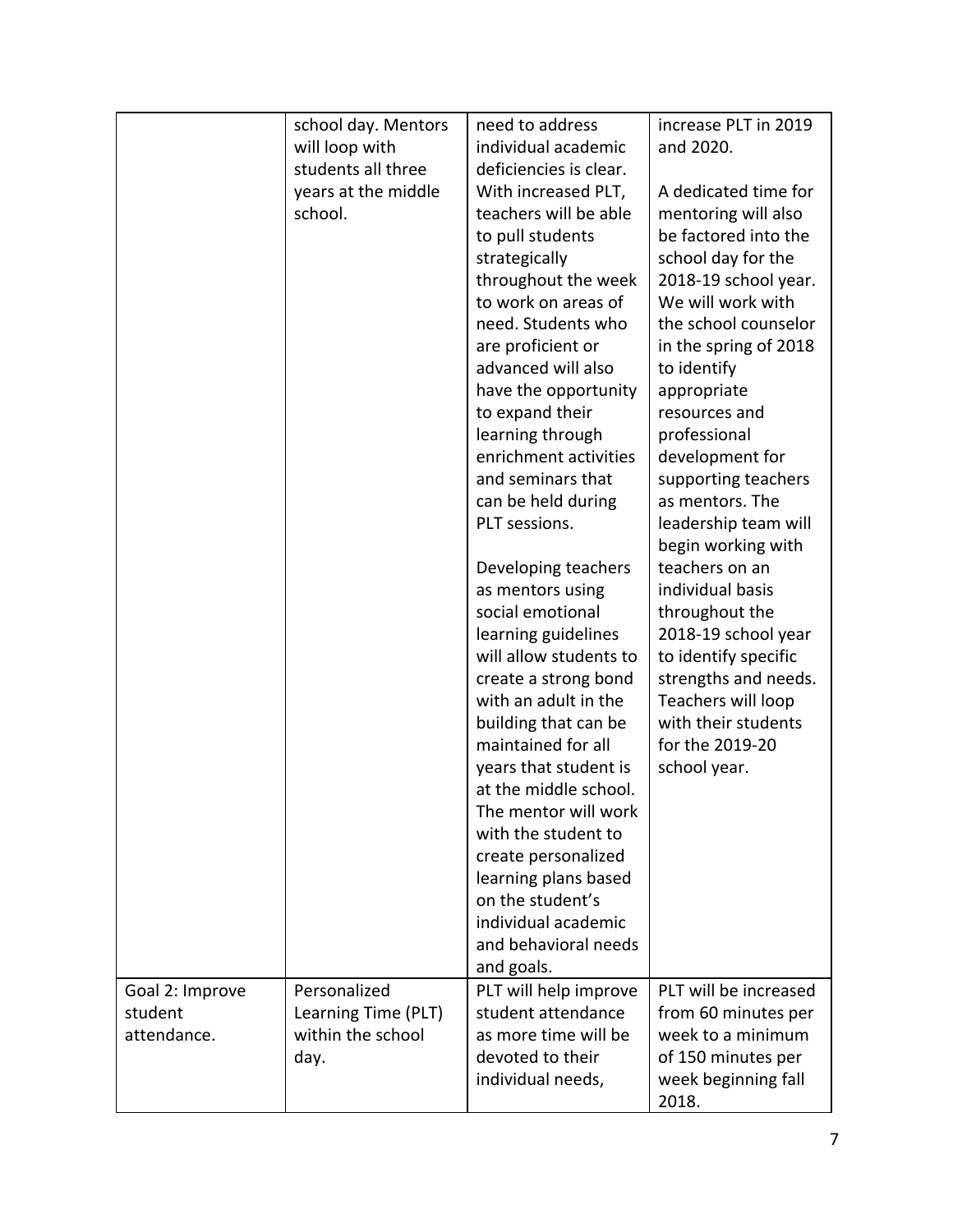|                  |                        | making the learning   | "Mini-electives"       |
|------------------|------------------------|-----------------------|------------------------|
|                  |                        | more relevant.        | offered within PLT     |
|                  |                        |                       | will be tailored to    |
|                  |                        |                       | student interests. For |
|                  |                        |                       | example, a student     |
|                  |                        |                       | who in involved in a   |
|                  |                        |                       | lacrosse league may    |
|                  |                        |                       | offer a six week       |
|                  |                        |                       | session on how to      |
|                  |                        |                       | play lacrosse while a  |
|                  |                        |                       | 7th grade math         |
|                  |                        |                       | teacher may provide    |
|                  |                        |                       | a 5 week session on    |
|                  |                        |                       | the interrelationship  |
|                  |                        |                       | between math and       |
|                  |                        |                       | music. We will         |
|                  |                        |                       | continue to increase   |
|                  |                        |                       | PLT in 2019 and        |
|                  |                        |                       | 2020.                  |
| Goal 3:          | <b>Standards Based</b> | How can we ensure     | School-wide            |
| Increase student | Grading (SBG)          | that students are     | professional           |
| agency           |                        | mastering the         | development on SBG     |
|                  |                        | content if we don't   | will be provided in    |
|                  |                        | know what mastery     | July, 2018.            |
|                  |                        | looks like?           | Implementation will    |
|                  |                        | Standards-Based       | begin August 2018      |
|                  |                        | Grading requires      | with ongoing support   |
|                  |                        | teachers to examine   | from experts through   |
|                  |                        | every standard to     | May 2019. At this      |
|                  |                        | determine which are   | time, we are looking   |
|                  |                        | essential and to      | at different           |
|                  |                        | articulate what       | professional           |
|                  |                        | mastery entails. This | organizations to help  |
|                  |                        | takes the guesswork   | with this process.     |
|                  |                        | out of grading and    |                        |
|                  |                        | makes students        |                        |
|                  |                        | accountable for their |                        |
|                  |                        | learning. If students |                        |
|                  |                        | understand what       |                        |
|                  |                        | mastery is, then they |                        |
|                  |                        | are better prepared   |                        |
|                  |                        | to set personal       |                        |
|                  |                        | learning goals, work  |                        |
|                  |                        | at their own pace,    |                        |
|                  |                        | and chose paths that  |                        |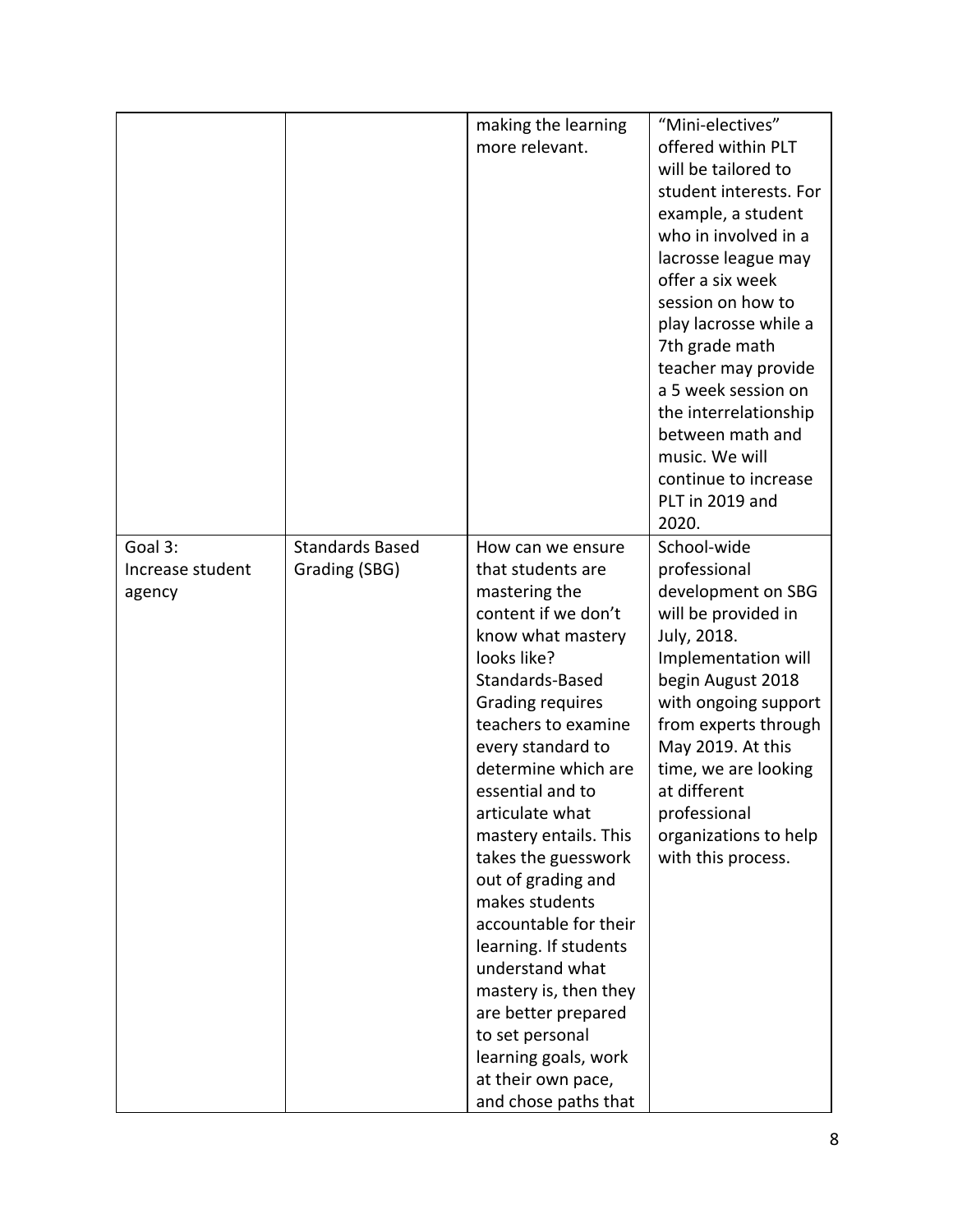|                                       |                                                                                                                                                                                             | will allow them to<br>demonstrate<br>mastery.                                                                                                                                                                                                                                                                                                                                                                                                                                                                                                                                                                                                                                                                     |                                                                                                                                                                                                                                                                                                                                                                                                                                                                                                                                                                                                                                                                                                                                                                                                                              |
|---------------------------------------|---------------------------------------------------------------------------------------------------------------------------------------------------------------------------------------------|-------------------------------------------------------------------------------------------------------------------------------------------------------------------------------------------------------------------------------------------------------------------------------------------------------------------------------------------------------------------------------------------------------------------------------------------------------------------------------------------------------------------------------------------------------------------------------------------------------------------------------------------------------------------------------------------------------------------|------------------------------------------------------------------------------------------------------------------------------------------------------------------------------------------------------------------------------------------------------------------------------------------------------------------------------------------------------------------------------------------------------------------------------------------------------------------------------------------------------------------------------------------------------------------------------------------------------------------------------------------------------------------------------------------------------------------------------------------------------------------------------------------------------------------------------|
| Goal 3:<br>Increase student<br>agency | Student self-paced<br>learning based on<br>learning goals.<br>Students help<br>develop and<br>implement<br>curriculum.<br>Students design<br>sessions for<br>Personalized<br>Learning Time. | Learning cannot be<br>personalized if the<br>learner has no voice<br>in how, when,<br>where, and what<br>they learn. As we<br>move to create more<br>personalized learning<br>experiences for<br>students, we must<br>allow them to be<br>involved in the<br>process. Students<br>will work with<br>teacher mentors to<br>create personalized<br>learning plans.<br>During PLT, students<br>will have the<br>opportunity to<br>create and<br>participate in student<br>and teacher-led<br>"mini-electives" that<br>are tailored to meet<br>student interests.<br>These mini-electives<br>will allow students to<br>be exposed to topics<br>that are not<br>necessarily a part of<br>the day to day<br>curriculum. | Spring 2018 - Seek<br>waivers for teaching<br>out of area for fine<br>art, art, and physical<br>education<br>requirements<br>through SOI<br>application. This will<br>help maximize<br>offerings to meet<br>student needs and<br>interests, and<br>minimize conflicts<br>within the schedule,<br>giving students more<br>opportunity to<br>choose courses that<br>are important to<br>them.<br>August 2018 - Create<br>Personalized<br>Learning Plans that<br>meet state<br>requirements while<br>allowing students to<br>set achievable goals<br>based on mastery<br>levels for each<br>content area.<br>January 2017 - Five<br>teachers will receive<br>coaching through<br>Better Lesson to<br>implement<br>personalized learning<br>strategies within<br>their classrooms.<br>August 2018 - A few<br>teachers will begin |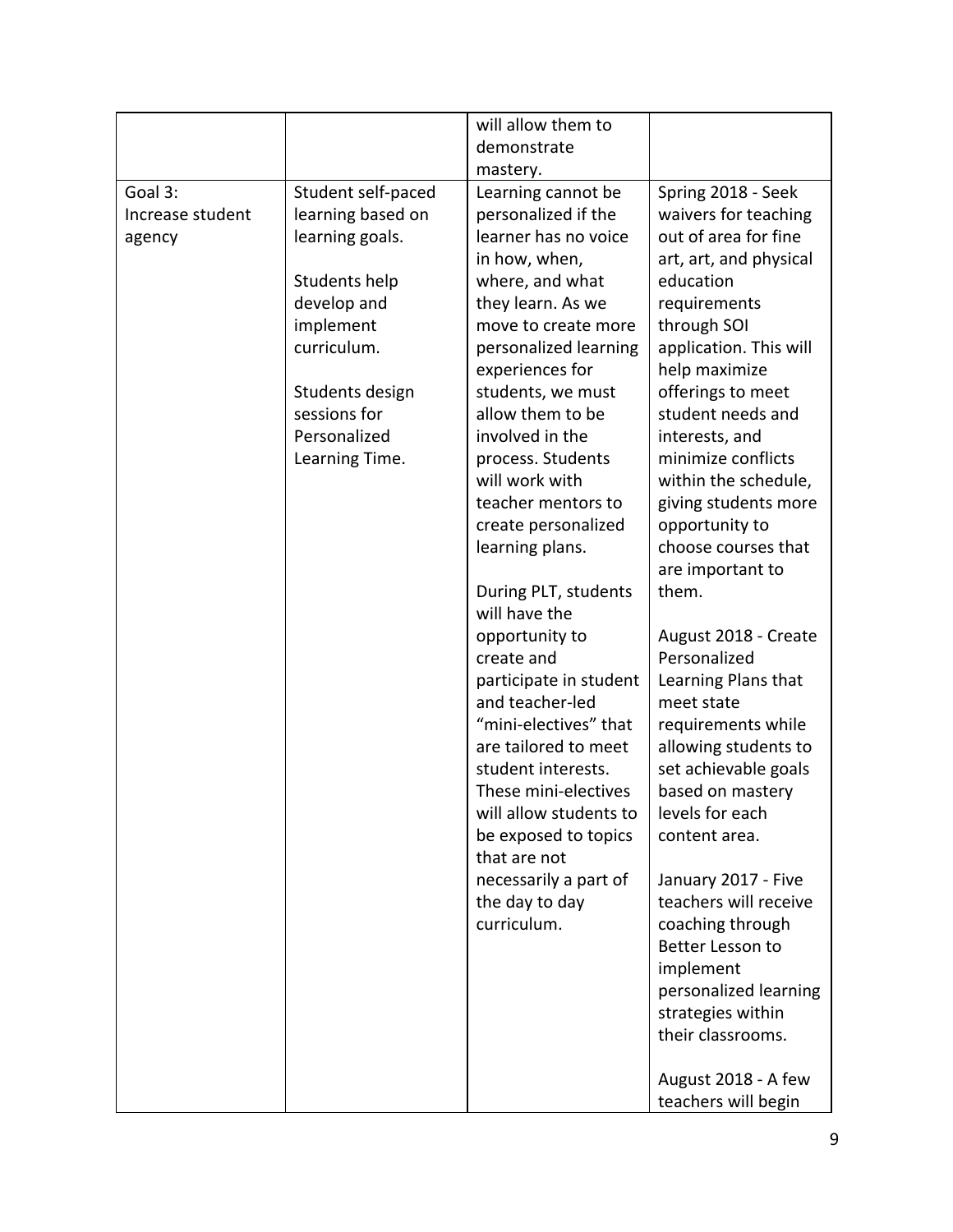| co-creating           |
|-----------------------|
| curriculum with       |
| students. These are   |
| the teachers who      |
| have been involved    |
| in Better Lessons     |
| training or have a    |
| strong desire to      |
| implement             |
| personalized learning |
| in their classrooms.  |
|                       |
| <b>Teachers will</b>  |
| continue to design    |
| Personalized          |
| Learning Time         |
| sessions for students |
| during the 2018-19    |
| school year with      |
| some students         |
| designing sessions    |
| with teacher          |
| guidance and          |
| support.              |

Section 7: SOI Innovation Plan Proposed Actions

Describe the school of innovation plan. The action plan must include details such as curriculum to be used, changes to schedules, and changes to courses.

Complete the following ACTION Plan Timeline

| <b>Date</b><br><b>From-To</b> | Goal # | <b>Action</b>           | <b>Expected</b><br><b>Outcome</b> | <b>Materials &amp;</b><br><b>Resources Needed</b> |
|-------------------------------|--------|-------------------------|-----------------------------------|---------------------------------------------------|
|                               |        |                         |                                   |                                                   |
| January                       | 1,2    | During the development  | Students will be                  | Revised master                                    |
| 2018-                         |        | of the master schedule, | provided                          | schedule                                          |
| onward                        |        | include at least 150    | extension and/or                  | Teacher surveys                                   |
|                               |        | minutes of personalized | remediation                       | Student surveys                                   |
|                               |        | learning time (PLT) and | opportunities                     | <b>Enriching Students</b>                         |
|                               |        | 45 minutes of mentoring | that are tailored                 | scheduling software                               |
|                               |        | time per week.          | to their needs                    |                                                   |
|                               |        |                         | and interests.                    |                                                   |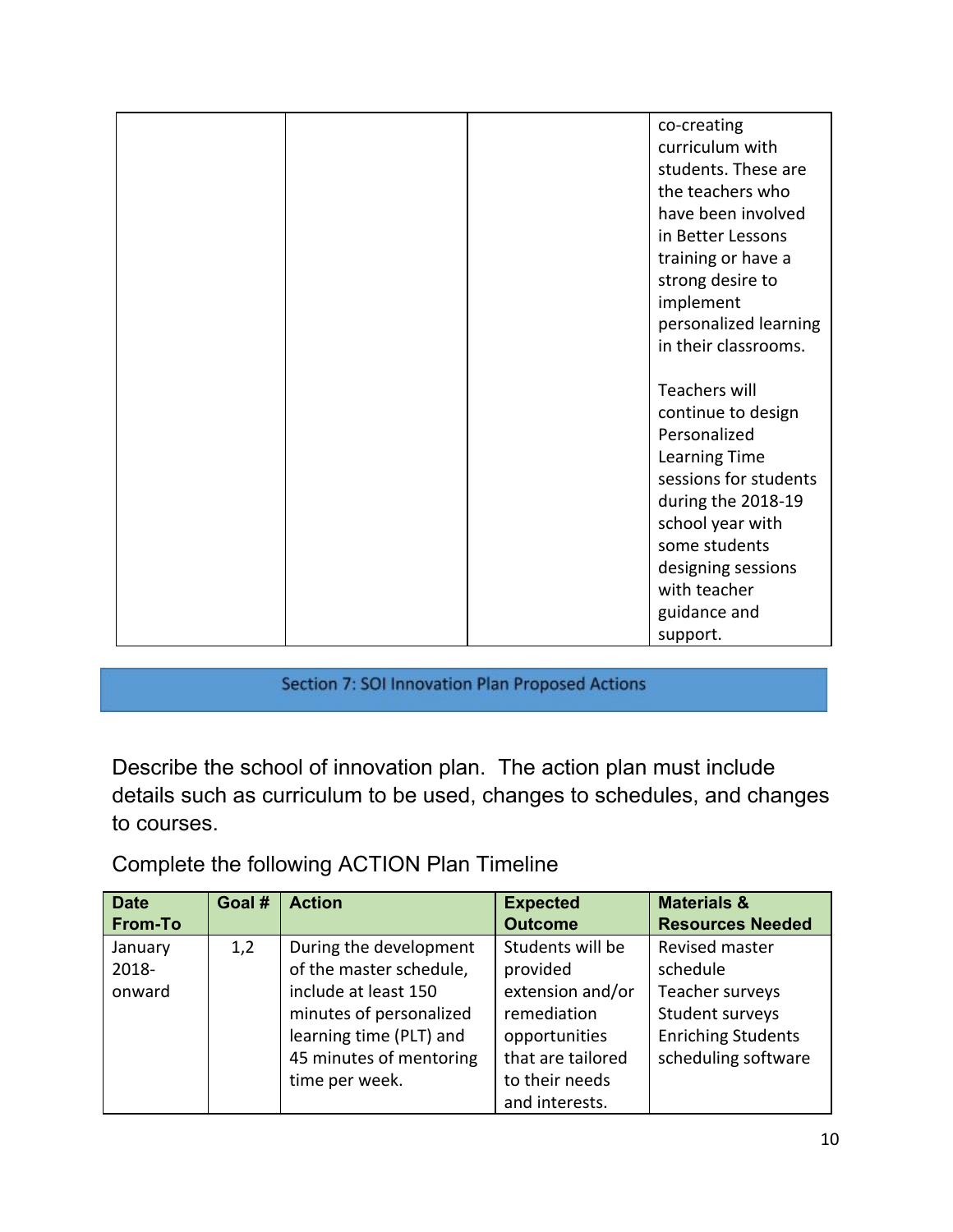| January -<br>May 2018          | $\mathbf{1}$ | Work with the middle<br>school counselor to<br>identify resources for<br>developing teachers as<br>mentors.                                                                                                                                                                                        | Teacher<br>mentorship will<br>allow students to<br>develop strong<br>relationships<br>with adults in the<br>building who can<br>help guide their<br>personal learning                  | Middle school<br>counselor<br><b>Resources on SEL</b><br>programs (CASEL)                                                                                                                                                                           |
|--------------------------------|--------------|----------------------------------------------------------------------------------------------------------------------------------------------------------------------------------------------------------------------------------------------------------------------------------------------------|----------------------------------------------------------------------------------------------------------------------------------------------------------------------------------------|-----------------------------------------------------------------------------------------------------------------------------------------------------------------------------------------------------------------------------------------------------|
| February<br>2018               | $\mathbf{1}$ | Work with other district<br>personnel to create a<br>district-wide definition of<br>personalized learning.                                                                                                                                                                                         | goals.<br>This will allow us<br>to communicate<br>the district vision<br>of personalized<br>learning to all<br>teachers and<br>stakeholders.                                           | <b>District</b><br>administrators<br>Teachers from all<br>buildings<br>Tapping the Power of<br>Personalized<br>Learning by James<br>Rickabaugh<br><b>Make Learning</b><br>Personal by Barbara<br>Bray and Kathleen<br>McClaskey                     |
| February<br>2018 - May<br>2019 | $\mathbf{1}$ | Provide professional<br>development to teachers<br>individually, in small<br>groups, and as a whole<br>staff on personalized<br>learning based on district<br>definition. Hold parent<br>and student meetings to<br>share district definition of<br>personalized learning and<br>receive feedback. | Teachers and<br>other<br>stakeholders will<br>understand the<br>value of<br>personalized<br>learning.<br>Teachers can<br>implement<br>personalized<br>learning in their<br>classrooms. | Teacher surveys<br>Student surveys<br>Parent surveys<br><b>Better Lesson</b><br>mentors<br>Tapping the Power of<br>Personalized<br>Learning by James<br>Rickabaugh<br><b>Make Learning</b><br>Personal by Barbara<br>Bray and Kathleen<br>McClaskey |
| February -<br>May 2018         | 1,2          | Investigate technology<br>programs that will<br>enhance personalized<br>learning opportunities<br>(LMS options, No Red Ink,<br>Moby Max, etc.).                                                                                                                                                    | Teachers and<br>other<br>stakeholders will<br>be involved in<br>the process of<br>selecting<br>programs for                                                                            | Various technology<br>programs<br>Technology<br>department                                                                                                                                                                                          |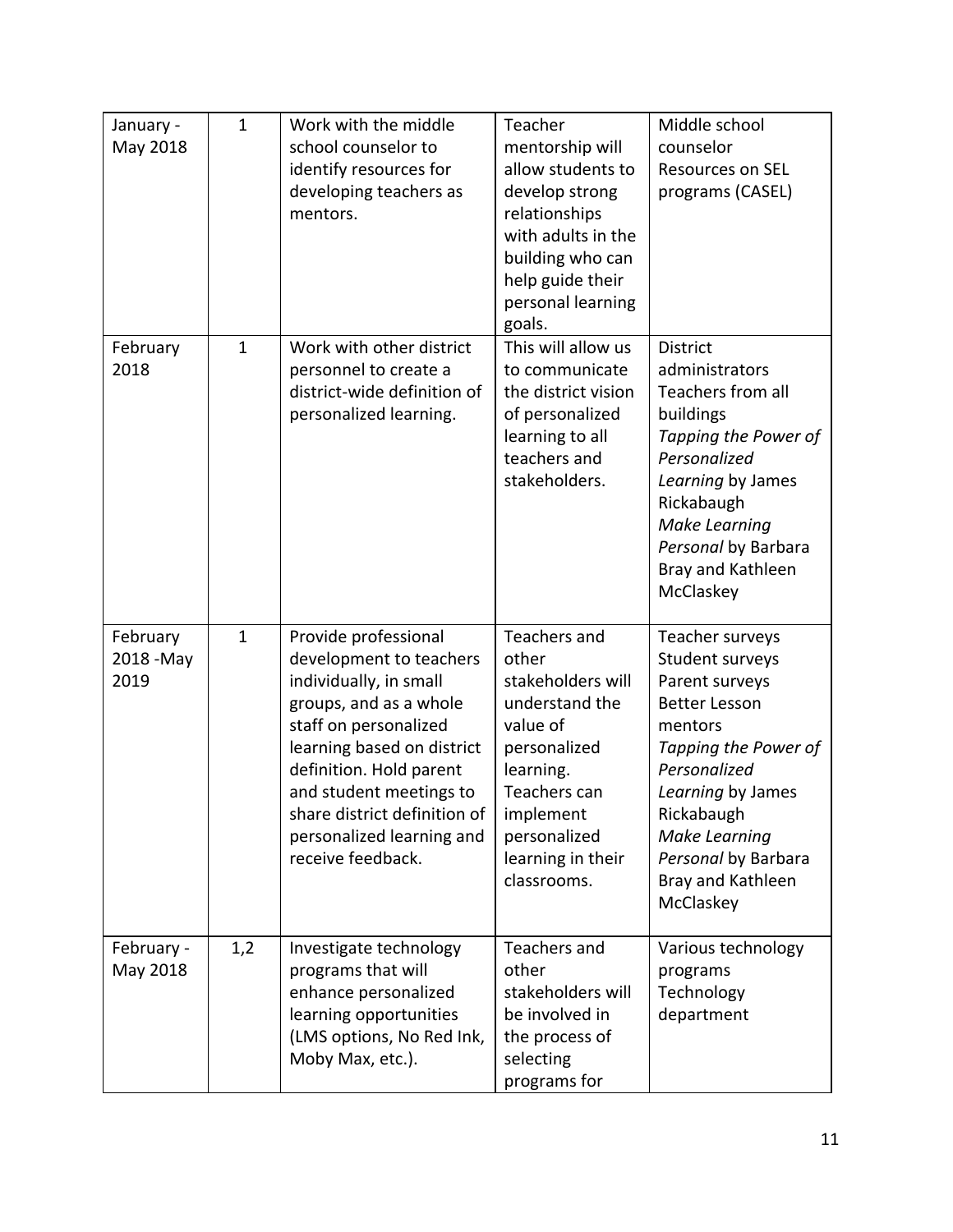|                              |                |                                                                                                                                                                 | their specific<br>disciplines.                                                                                                                                                                           |                                                                                                                                                                                                                                                                                |
|------------------------------|----------------|-----------------------------------------------------------------------------------------------------------------------------------------------------------------|----------------------------------------------------------------------------------------------------------------------------------------------------------------------------------------------------------|--------------------------------------------------------------------------------------------------------------------------------------------------------------------------------------------------------------------------------------------------------------------------------|
| June -<br>August<br>2018     | $\mathbf{1}$   | Provide training for<br>technology supports<br>identified in the spring.                                                                                        | Teachers will be<br>able to curate<br>programs that<br>will facilitate<br>student learning.                                                                                                              | Various technology<br>programs/software<br>Technology<br>department                                                                                                                                                                                                            |
| <b>July 2018</b><br>onward   | $\overline{3}$ | Provide professional<br>development to teachers<br>and staff on<br>standards-based grading.<br>Invite parents and other<br>community members to<br>participate. | <b>Teachers and</b><br>students will be<br>able to define<br>mastery for all<br>standards and<br>tailor students'<br>personalized<br>learning plans to<br>meet individual<br>student needs<br>and goals. | A School Leader's<br>Guide to<br>Standards-Based<br>Grading by Tammy<br>Heflebower, Jan K.<br>Hoegh, and Phil<br>Warrick<br>Formative<br>Assessment and<br>Standards-Based<br>Grading by Robert J.<br>Marzano<br>Solution Tree/<br>Marzano Research as<br>potential presenters |
| August -<br>December<br>2018 | 3              | Provide training to<br>teachers and students on<br>the creation of<br>personalized learning<br>plans.                                                           | Students will be<br>able to identify<br>their strengths,<br>interests, and<br>learning styles to<br>create a learning<br>plan that will<br>allow students to<br>master their<br>learning goals.          | Tapping the Power of<br>Personalized<br>Learning by James<br>Rickabaugh<br><b>Make Learning</b><br>Personal by Barbara<br>Bray and Kathleen<br>McClaskey<br>Arkansas<br>Department of<br><b>Education guidelines</b><br>for Student Success<br>Plans                           |
| August<br>2018 - May<br>2019 | 3              | Provide training and<br>support for teachers as<br>mentors.                                                                                                     | Teachers will be<br>able to identify<br>social-emotional<br>learning (SEL)<br>competencies<br>and will work<br>with students to<br>develop these<br>competencies                                         | Middle school<br>counselor<br>District social worker<br><b>Resources on SEL</b><br>programs (CASEL)<br>Teacher surveys<br>Student surveys                                                                                                                                      |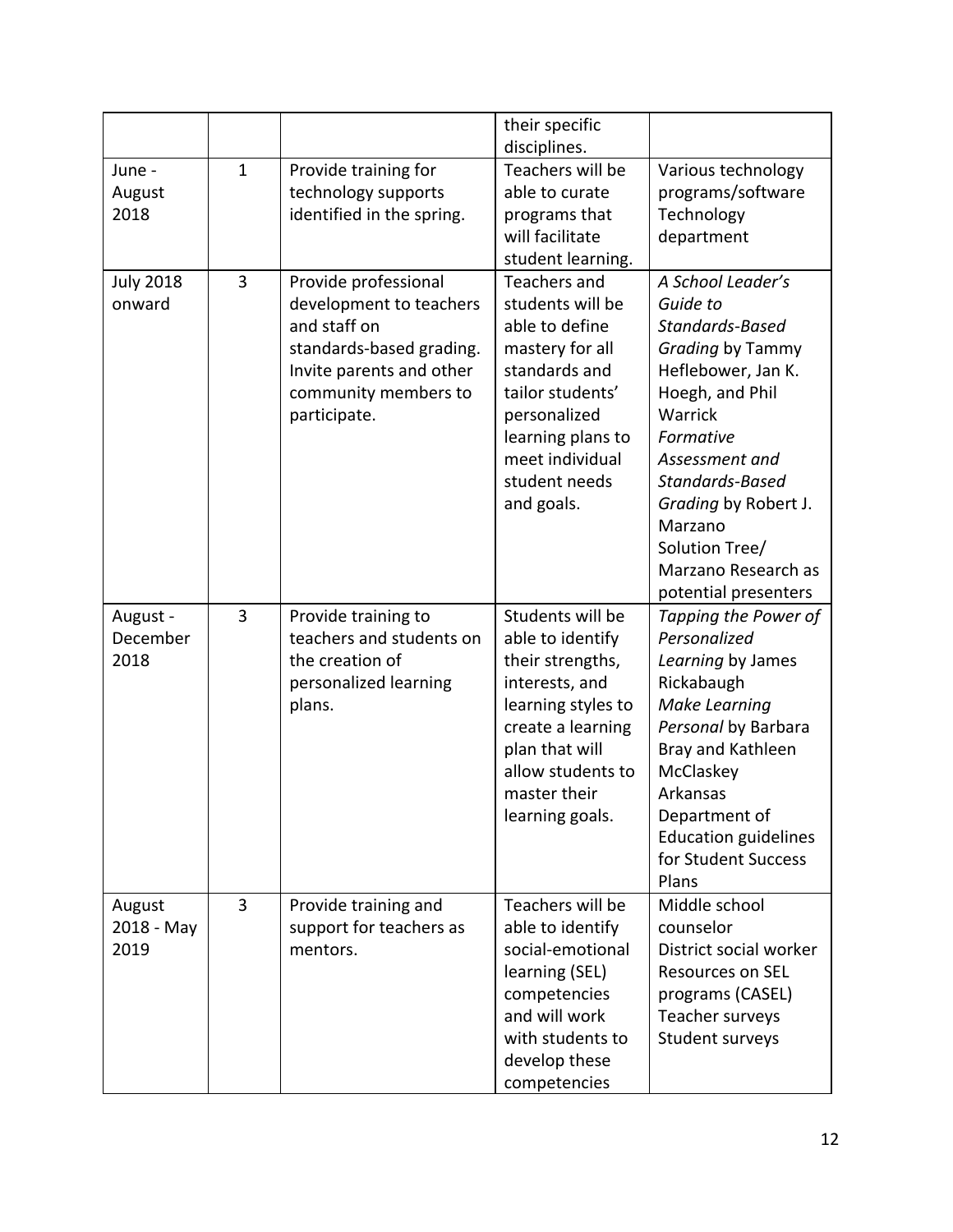|                 |       |                                                                                        | during the school<br>day.                                                                                                                                                             |                                                                                                                                     |
|-----------------|-------|----------------------------------------------------------------------------------------|---------------------------------------------------------------------------------------------------------------------------------------------------------------------------------------|-------------------------------------------------------------------------------------------------------------------------------------|
| January<br>2019 | 1,2   | Revisit master calendar<br>and increase<br>opportunities for<br>personalized learning. | We need to move<br>beyond isolating<br>times for<br>personalized<br>learning and<br>create a schedule<br>that allows for<br>personalization<br>during all parts of<br>the school day. | Master calendar<br>Student surveys<br>Teacher surveys<br>Student personalized<br>learning plans                                     |
| May 2019        | 1,2,3 | Revist innovation plan<br>and make revisions as<br>needed.                             | Ensure goals are<br>being met and<br>teachers have<br>received<br>adequate<br>support. Make<br>revisions to the<br>plan as needed.                                                    | Student surveys<br>Teacher surveys<br>School of Innovation<br>application<br><b>Notes from Council</b><br>of Innovation<br>meetings |

In the following table, list the Waiver information needed:

- □ Each law, rule and standard by title, number and description for which a waiver is requested
- □ A rationale for each waiver requested
- $\Box$  An explanation of the way that each waiver would assist in implementing the educational program of the school of innovation

The linked chart may assist: [Commonly Granted Waivers](http://www.arkansased.gov/public/userfiles/Learning_Services/Charter%20and%20Home%20School/Charter%20School-Division%20of%20Learning%20Services/Applications/Waiver_Document.pdf)

| Waiver sought                   | Rationale                       | Explanation                |
|---------------------------------|---------------------------------|----------------------------|
| ADE Rules 24.18 and Ark. Code   | In our effort to increase       | We will offer art and fine |
| Ann. § 6-17-309(a) Teaching     | student achievement,            | art courses by teachers    |
| out of level/area for more than | attendance and agency by        | who are skilled in the     |
| 30 days.                        | offering diversified            | offered content but hold   |
|                                 | curriculum, we will offer       | teaching licenses in other |
|                                 | interest-specific art and fine  | content areas. This will   |
|                                 | art courses based on student    | allow us to increase the   |
|                                 | voice and leadership,           | number of art and fine art |
|                                 | capitalizing on our teachers'   | offerings, which will      |
|                                 | abilities. We will maintain     | decrease scheduling        |
|                                 | our current offerings of visual | conflicts that arise       |
|                                 | arts, ceramics, introduction    | because we share most of   |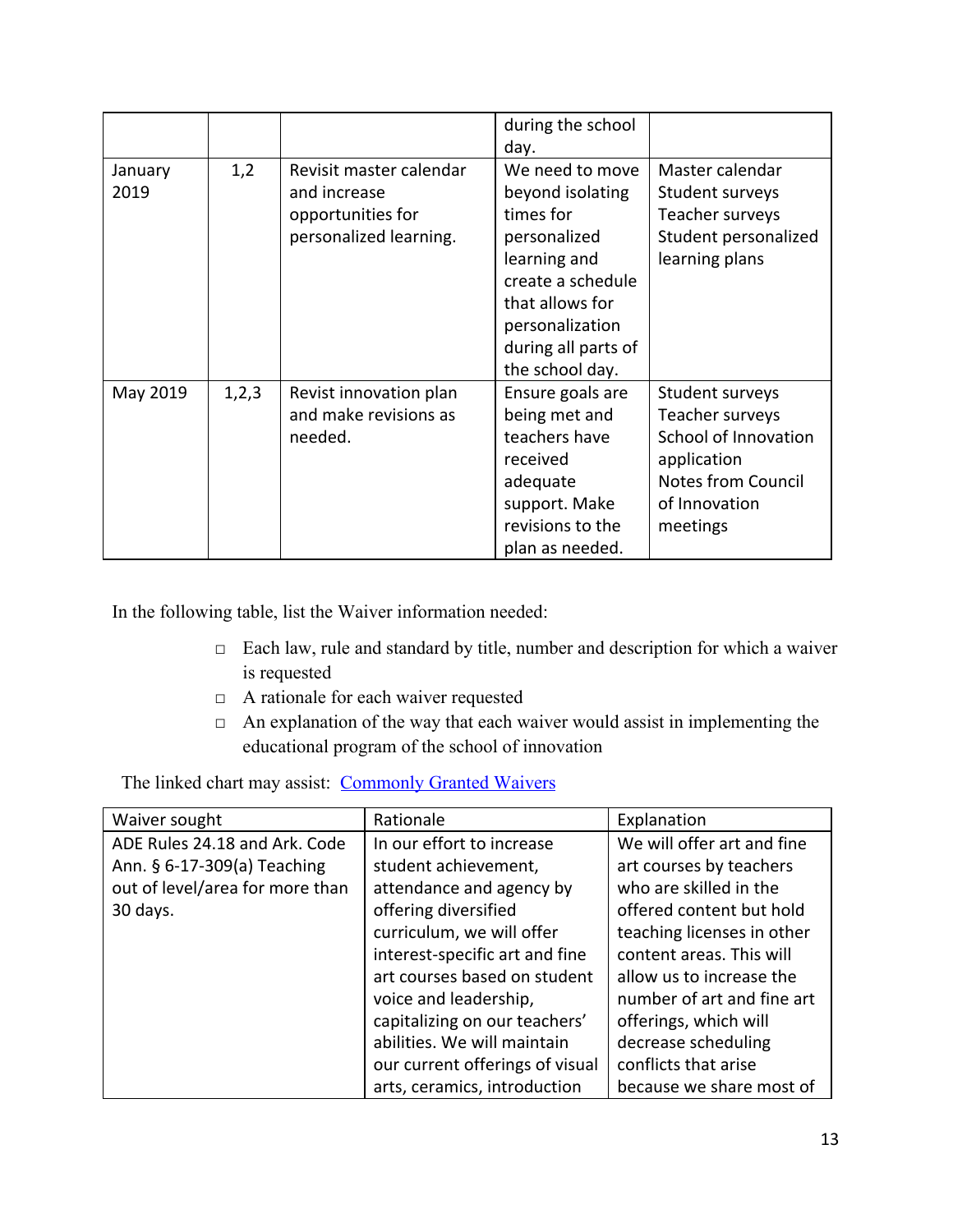|                                 | to music, choir, and band      | our art and fine art        |
|---------------------------------|--------------------------------|-----------------------------|
|                                 | courses by our art and fine    | teachers with our high      |
|                                 | art certified teachers. We are | school. Students are often  |
|                                 | seeking this waiver to allow   | forced to give up an        |
|                                 | our passionate and skilled     | elective of their choosing  |
|                                 | teachers who are certified in  | because of the availability |
|                                 | other content areas to offer   | of art and fine art classes |
|                                 | sections of painting, drama,   | within the schedule.        |
|                                 | and visual arts for fine art   |                             |
|                                 | credit to meet the diverse     |                             |
|                                 | interests of our students.     |                             |
| ADE Rules 24.18 and Ark. Code   | In our effort to increase      | We will offer physical      |
| Ann. § 6-17-309(a) Teaching     | student achievement,           | education courses by        |
| out of level/area for more than | attendance and agency by       | teachers who are skilled in |
| 30 days.                        | offering diversified           | the offered content but     |
|                                 | curriculum, we will offer      | hold teaching licenses in   |
|                                 | interest-specific physical     | other content areas. This   |
|                                 | education courses based on     | will not affect our         |
|                                 | student voice and leadership,  | separate physical           |
|                                 | capitalizing on our teachers'  | education course offerings  |
|                                 | abilities. We have teachers    | in any way.                 |
|                                 | passionate and skilled in the  |                             |
|                                 | areas of mountain biking,      |                             |
|                                 | weight training, nutrition,    |                             |
|                                 | yoga and zumba. We have        |                             |
|                                 | two teachers currently         |                             |
|                                 | certified as NICA (National    |                             |
|                                 | Interscholastic Cycling        |                             |
|                                 | Association) coaches, and      |                             |
|                                 | another teacher passionate     |                             |
|                                 | about Zumba and yoga and       |                             |
|                                 | willing to complete her        |                             |
|                                 | instructor certification. We   |                             |
|                                 | would add these physical       |                             |
|                                 | education offerings to our     |                             |
|                                 | current offerings of general   |                             |
|                                 | physical education and         |                             |
|                                 | athletics. We hope that        |                             |
|                                 | allowing students to exercise  |                             |
|                                 | their voice and choice related |                             |
|                                 | to physical education will     |                             |
|                                 | increase their engagement      |                             |
|                                 | and thereby overall health     |                             |
|                                 | and well-being.                |                             |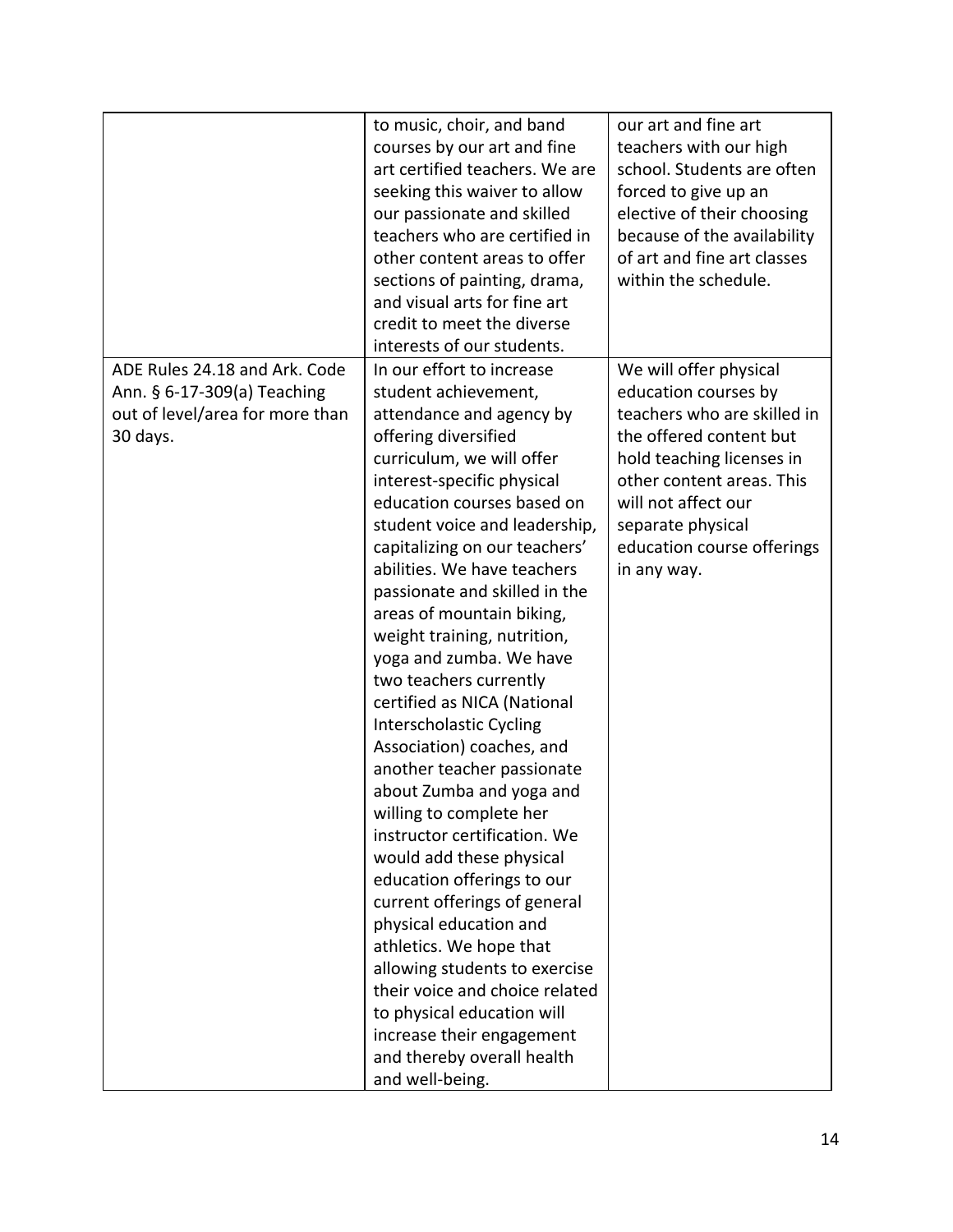#### Section 9: Council of Innovation

The Council of Innovation is composed of teachers, classified employees, the building principal or designee, parents, community members, students and minority membership in schools with at least a 10% minority student population. The council shall generate innovative ideas and proposals of its own and from other stakeholders to determine the content of the plan that will be voted on by the school employees.

#### **Council of Innovation**

Minority populations that comprise over 10% of school population (List all minorities that are over 10%)\_\_\_Special Education, Economically Disadvantaged, Gifted\_

| Name of council        | Representative | Minority     | <b>Council Position</b> | Date elected |
|------------------------|----------------|--------------|-------------------------|--------------|
| member                 | group          |              |                         |              |
| Leslie Moline          | Administrator  | N            | Chair                   | 11/9/17      |
| Joshua Johnson         | Teacher        | $\mathsf{N}$ | Member                  | 11/9/17      |
| Olivia Laine           | Teacher        | Y            | Member                  | 11/9/17      |
| <b>Beth Stein</b>      | Teacher/Parent | Y            | Member                  | 11/9/17      |
| Jenny Castle           | Teacher        | Y            | Member                  | 11/9/17      |
| Jessie Hester          | Administrator  | N            | Member                  | 11/9/17      |
| Debbie Klotz           | Teacher        | N            | Member                  | 11/9/17      |
| Sheila Pacheco         | Parent         | Y            | Member                  | 11/9/17      |
| <b>Retta Shirley</b>   | <b>Staff</b>   | N            | Member                  | 11/9/17      |
| Jessica Cruz           | Parent         | Y            | Member                  | 11/9/17      |
| Don Gilbreath          | Parent         | N            | Member                  | 11/9/17      |
| <b>Barry Blood</b>     | Parent         | N            | Member                  | 11/9/17      |
| Jenni Blood            | Parent         | $\mathsf{N}$ | Member                  | 11/9/17      |
| Traci Gartrell         | Parent         | N            | Member                  | 11/9/17      |
| Heather Wade           | Teacher        | $\mathsf{N}$ | Member                  | 11/9/17      |
| Mark Woollard          | Teacher        | $\mathsf{N}$ | Member                  | 11/9/17      |
| Isabella Cruz          | Student        | Y            | Member                  | 1/23/18      |
| <b>Connor Gartrell</b> | Student        | N            | Member                  | 1/23/18      |
| Jackson Blood          | Student        | $\mathsf{N}$ | Member                  | 1/23/18      |
| Natalie Graham         | Student        | N            | Member                  | 1/23/18      |

(Minority representation on council is required for each 10% minority)

```
Section 10: Shared Leadership
```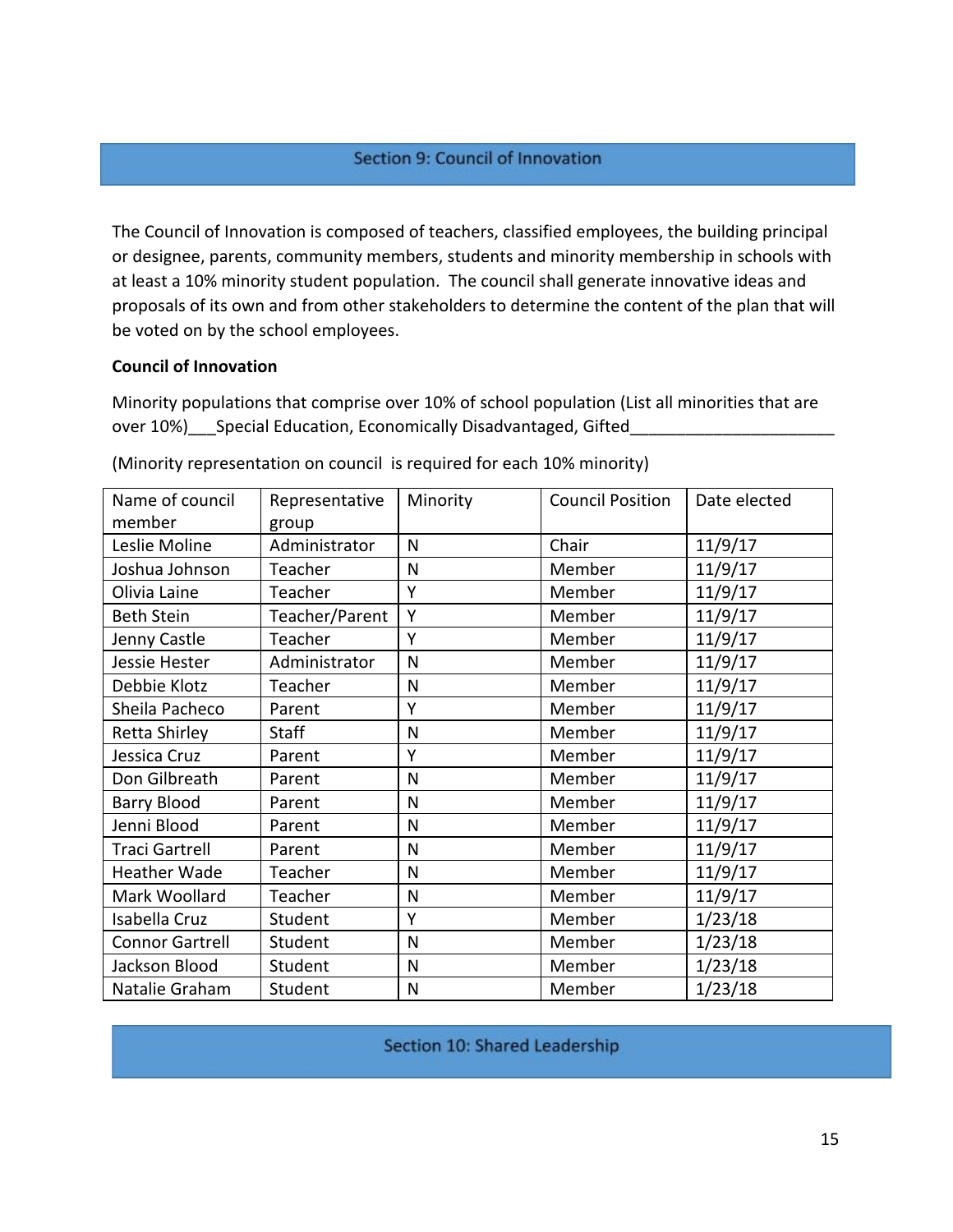## **Shared Leadership**

Complete the following chart to document collaborative opportunities for shared leadership with all stakeholders including staff, parents, and community members about the School of Innovation.

Include all meetings pertaining to the School of Innovation. Include meetings that occurred before Council of Innovation was formed. Include Council of Innovation meetings.

| <b>Meeting</b> | <b>Meeting</b>                                                                                      | <b>Focus</b>                        | Number of         | <b>Meeting Outcome/Planned</b>                                                                                                                                                                                    |
|----------------|-----------------------------------------------------------------------------------------------------|-------------------------------------|-------------------|-------------------------------------------------------------------------------------------------------------------------------------------------------------------------------------------------------------------|
| date           | Purpose                                                                                             | Audience                            | <b>Attendants</b> | next steps                                                                                                                                                                                                        |
| 9/5/17         | <b>Discuss</b><br>goals of<br>personalized<br>learning at<br>the middle<br>school                   | <b>Teachers</b>                     | 9                 | Identified non-negotiables,<br>created a survey to identify<br>what teachers believe about<br>student learning                                                                                                    |
| 10/9/17        | Revisit key<br>ideas<br>gleaned<br>from the<br>Innovation<br>Summit                                 | <b>Teachers</b>                     | 9                 | Discussed need to investigate<br>SOI process, inform teachers<br>and community                                                                                                                                    |
| 10/23/17       | Present SOI<br>information<br>to staff                                                              | <b>Teachers</b><br>and staff        | 37                | Presented School of Innovation<br>information to entire staff<br>during PD day. Provided time<br>for Q and A.                                                                                                     |
| 10/25/17       | To identify<br>potential<br>Council of<br>Innovation<br>members<br>and plan a<br>parent<br>meeting. | <b>Teachers</b>                     | 9                 | Discussed important next steps<br>to explore for personalizing<br>learning, identified potential<br>Council of Innovation members,<br>and planned a parent meeting<br>to invite community into the<br>discussion. |
| 11/2/17        | Plan for<br>parent<br>meeting                                                                       | <b>Teachers</b>                     | 9                 | Finalized plan for parent<br>meeting on November 9th.                                                                                                                                                             |
| 11/9/17        | Parent<br>Meeting for<br>all<br>interested<br>parents and<br>community<br>members.                  | Parents and<br>community<br>members | 18                | Presented our ideas for<br>personalized learning and<br>desire to pursue School of<br>Innovation status. Identified<br>parents and community<br>members who were interested                                       |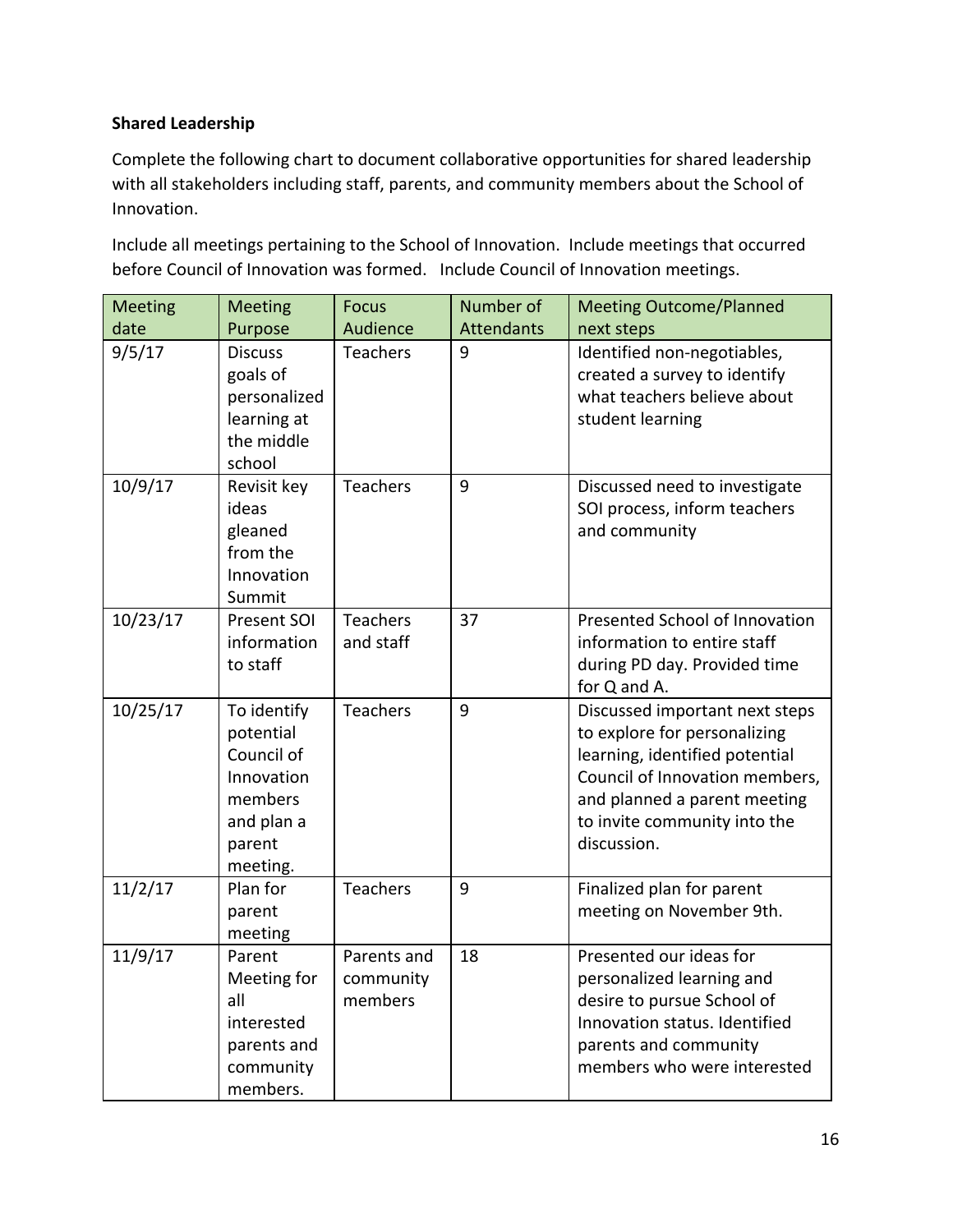|          |                                                                                               |                              |    | in serving on our Council of<br>Innovation.                                                                                   |
|----------|-----------------------------------------------------------------------------------------------|------------------------------|----|-------------------------------------------------------------------------------------------------------------------------------|
| 12/8/17  | Personalized<br>Learning<br>Committee -<br>review<br>parent<br>meeting.                       | <b>Teachers</b>              | 5  | <b>Planned Council of Innovation</b><br>meeting before break.<br>Reviewed application                                         |
| 12/11/17 | <b>Staff</b><br>Meeting                                                                       | <b>Teachers</b><br>and Staff | 32 | Provided a SOI update for all<br>staff and reviewed Rationale.<br>Set voting date for January.                                |
| 12/19/17 | Council of<br>Innovation<br>Meeting                                                           | Parents and<br>teachers      | 4  | Reviewed goals for SOI<br>application and sought<br>feedback.                                                                 |
| 1/8/18   | <b>Staff</b><br><b>Meeting</b>                                                                | <b>Teachers</b><br>and Staff | 35 | Reviewed SOI application again.<br>Reviewed voting requirements.                                                              |
| 1/23/18  | Personalized<br>Learning<br>Committee -<br>review<br>application<br>and student<br>selections | Teachers                     | 9  | Reviewed the application and<br>reviewed students for Council<br>of Innovation. Provided time for<br>reflection and feedback. |

# Section 11: Election Results

# **School Name: Pea Ridge Middle School**

# **Election Result**

Faculty and staff of the school must vote on the innovation plan presented by the Council of Innovation. Sixty percent of the school employees must vote in favor for the application to be submitted to the ADE. Provide the election result below:

| Number of Licensed and Classified Staff                                | 48  |
|------------------------------------------------------------------------|-----|
| Number of Staff who voted                                              | 39  |
| Number of Staff who voted for the Proposed Plan                        | 35  |
| Number of Staff who voted against the proposed plan                    | 4   |
| Percentage of staff voting in favor of the proposed plan of innovation | 90% |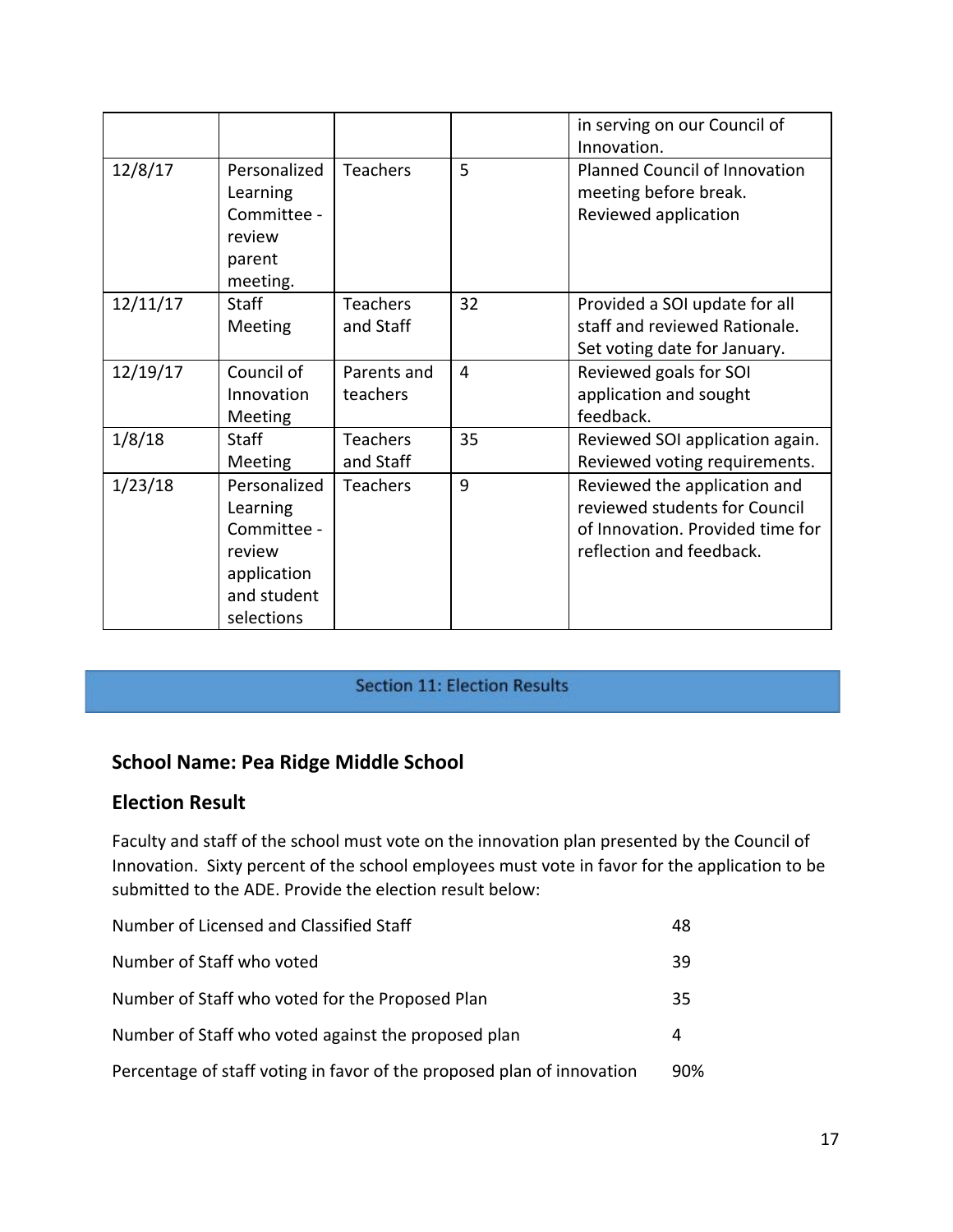#### Section 12: Professional Development Scope

# **School Name: Pea Ridge Middle School**

## **Professional Development Plan**

The purpose of the proposed professional development planning is to ensure staff have the capacity for the changes proposed by the innovation plan.

Complete the following chart that **details** the professional development plan.

Professional Development Plan —Implementation of SOI plan during Building Phase

| Date                   | Audience for PD                                  | Purpose of PD                                                                                                  | Alignment to<br>innovation<br>plan/goals                                                                                      |
|------------------------|--------------------------------------------------|----------------------------------------------------------------------------------------------------------------|-------------------------------------------------------------------------------------------------------------------------------|
| January 2018           | Teachers                                         | Work with Better<br>Lesson coaches on<br>personalized learning<br>strategies                                   | Goal 1: Increase<br>student academic<br>achievement in all<br>areas by providing<br>personalized<br>learning<br>opportunities |
| February - May 2018    | <b>Teachers</b>                                  | Staff book study of<br>Tapping Into the<br>Power of Personalized<br>Learning by James<br>Rickabaugh            | Goal 1: Increase<br>student academic<br>achievement<br>Goal 3: Increase<br>student agency                                     |
| February - May<br>2018 | <b>Teachers</b>                                  | During PLC meetings,<br>revisit standards for<br>each content area<br>and define mastery<br>for each standard. | Goal 3: Increase<br>student agency                                                                                            |
| June - August 2018     | Leadership team,<br>teachers                     | Provide training for<br>teachers on the<br>technology programs<br>they chose in the<br>spring                  | Goal 1: Increase<br>student academic<br>achievement<br>Goal 3: Increase<br>student agency                                     |
| <b>July 2018</b>       | Leadership team,<br>teachers, council<br>members | Professional<br>development on<br>standards-based<br>grading                                                   | Goal 1: Increase<br>student academic<br>achievement<br>Goal 3: Increase<br>student agency                                     |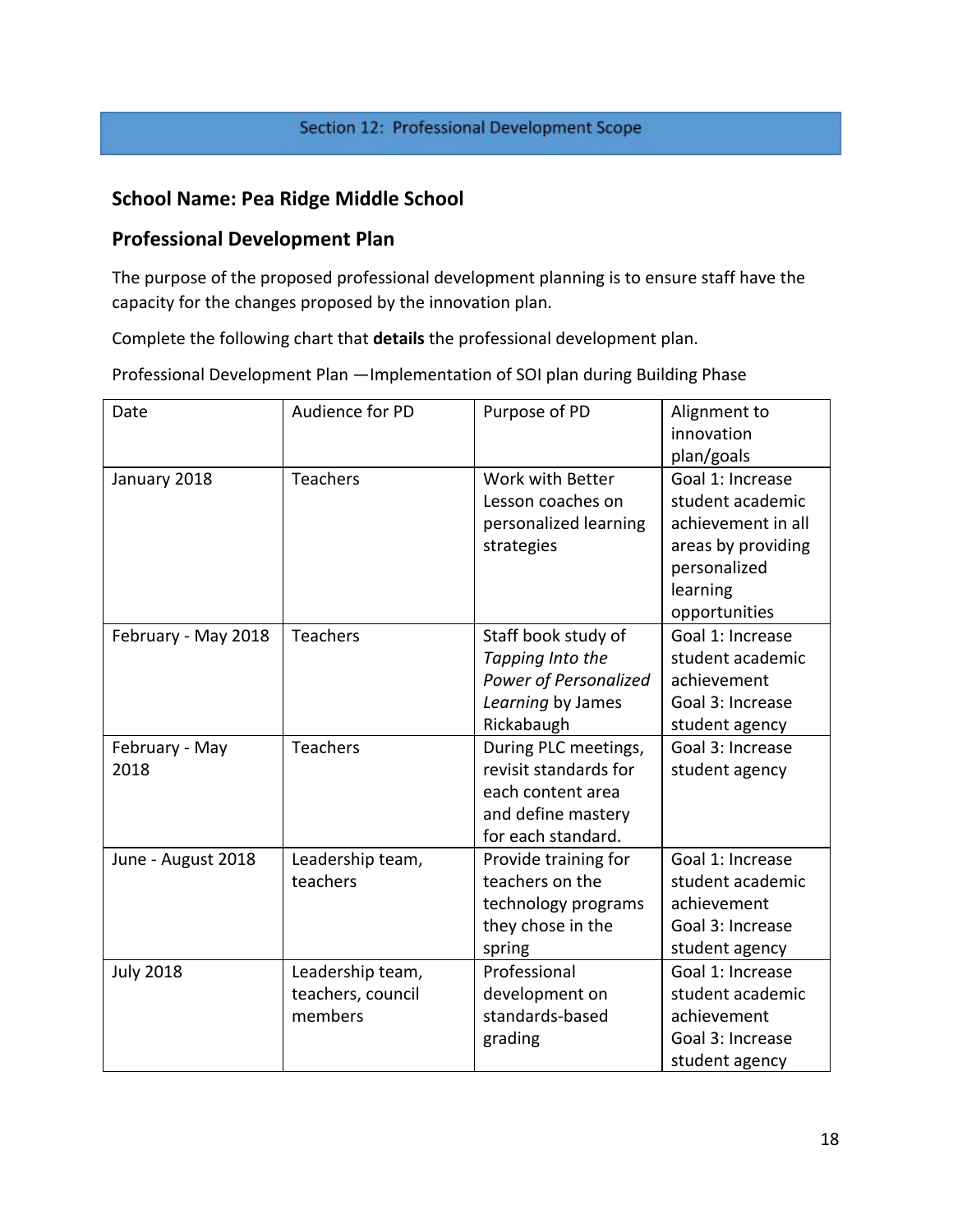| <b>July 2018</b>   | <b>Teacher leaders</b>                                | PLCs at Work<br>conference for our<br>Master Teacher and<br>at least one additional<br>teacher leader             | Goal 1: Increase<br>student academic<br>achievement<br>Goal 2: Improve<br>student attendance<br>Goal 3: Increase<br>student agency |
|--------------------|-------------------------------------------------------|-------------------------------------------------------------------------------------------------------------------|------------------------------------------------------------------------------------------------------------------------------------|
| August 2018        | Leadership team,<br>teachers, counselors              | Prepare teachers to<br>be mentors by<br>providing SEL training.                                                   | Goal 1: Increase<br>student academic<br>achievement<br>Goal 2: Improve<br>student attendance                                       |
| <b>Fall 2018</b>   | Leadership team,<br>teachers, council<br>members      | Ongoing support<br>provided for<br>personalized learning<br>in the classroom<br>(Better Lesson/<br>Solution Tree) | Goal 1: Increase<br>student academic<br>achievement<br>Goal 2: Improve<br>student attendance                                       |
| August 2018 onward | Leadership team,<br>teachers, students                | Provide training to<br>teachers, staff, and<br>students on the<br>creation of<br>personalized learning<br>plans   | Goal 3: Increase<br>student agency                                                                                                 |
| August 2018 onward | Leadership team,<br>teachers, students,<br>counselors | Provide ongoing<br>training and support<br>for student mentoring                                                  | Goal 1: Increase<br>student academic<br>achievement<br>Goal 2: Improve<br>student attendance                                       |